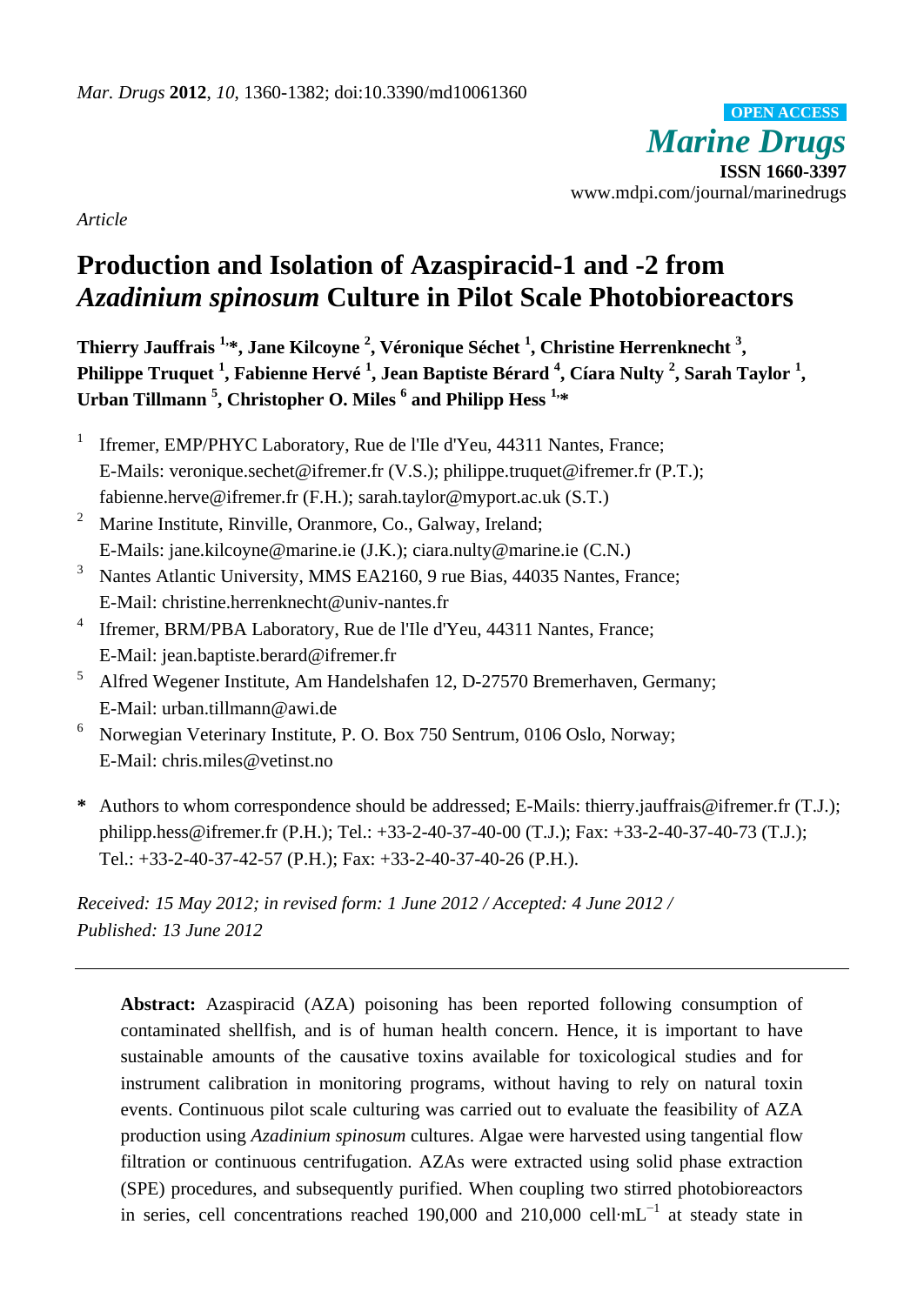bioreactors 1 and 2, respectively. The AZA cell quota decreased as the dilution rate increased from 0.15 to 0.3 day<sup>-1</sup>, with optimum toxin production at 0.25 day<sup>-1</sup>. After optimization, SPE procedures allowed for the recovery of 79  $\pm$ 9% of AZAs. The preparative isolation procedure previously developed for shellfish was optimized for algal extracts, such that only four steps were necessary to obtain purified AZA1 and -2. A purification efficiency of more than 70% was achieved, and isolation from 1200 L of culture yielded 9.3 mg of AZA1 and 2.2 mg of AZA2 of >95% purity. This work demonstrated the feasibility of sustainably producing AZA1 and -2 from *A. spinosum* cultures.

**Keywords:** solid phase extraction; photobioreactor; chemostat; dinoflagellate; micro-algae; LC-MS/MS; tangential flow filtration; azaspiracid; HP-20

# **1. Introduction**

Four groups of lipophilic marine algal toxins are currently regulated in Europe; among which azaspiracids (AZA) is the most recently discovered group of toxins. In 1995, the first human intoxication with AZA occurred in the Netherlands after consumption of contaminated mussels from Ireland, with symptoms similar to diarrhetic shellfish poisoning (nausea, stomach cramps, vomiting and diarrhea) [1]. A few years later, the toxin was named AZA following identification and isolation from contaminated shellfish [2], and the structure was subsequently revised thanks to synthetic studies [3]. Afterwards, a number of analogues were discovered in mussel tissues using biological assays and chemical analysis, including mass spectrometric techniques, *i.e.*, AZA2-32 [4–9]. Nevertheless, since the first known poisoning event, twelve years passed until the discovery of a primary producer, the dinoflagellate *Azadinium spinosum* (strain 3D9) [10–12]. This small dinoflagellate (12–16 µm length and 7–11 µm width) produces AZA1 and -2 in culture (Figure 1) [12]. Since this recent discovery, the new genus *Azadinium* has been encountered in different parts of the world (Ireland [13], Mexico [14], Argentina [15] and Korea [16]). Furthermore, azaspiracids were found in Europe, America, North Africa, and Asia [17–23], and AZA events are now recognized as a world-wide phenomenon [23]. Interestingly, the AZAs known to be implied in food poisoning have not been shown to be produced by species other than *A. spinosum* (and by metabolism of AZA1 and -2 in *Mytilus edulis*), e.g., *Azadinium obesum* [24] and *Azadinium poporum* [16,25]. However, Krock *et al*. [26] recently found compounds structurally related to AZAs in a culture of *A. poporum*, and confirmation of the toxicity of these compounds will be important to assess the homogeneity of the genus with regards to toxin production and structure-activity.

Currently, the main sources of marine algal toxins for purification are derived from producing organisms in culture or harvested from natural blooms (e.g., okadaic acid group toxins [27], brevetoxins [28], saxitoxins [29], yessotoxins [30], cyclic imines [31–33] and pectenotoxins [34]), from contaminated shellfish [35,36], or from bulk extraction of environmentally contaminated HP-20 resin [37]. Isolation from the producing organism is preferred, as extracts are considerably purer than shellfish extracts and their availability is not dependent on the occurrence of natural toxic episodes.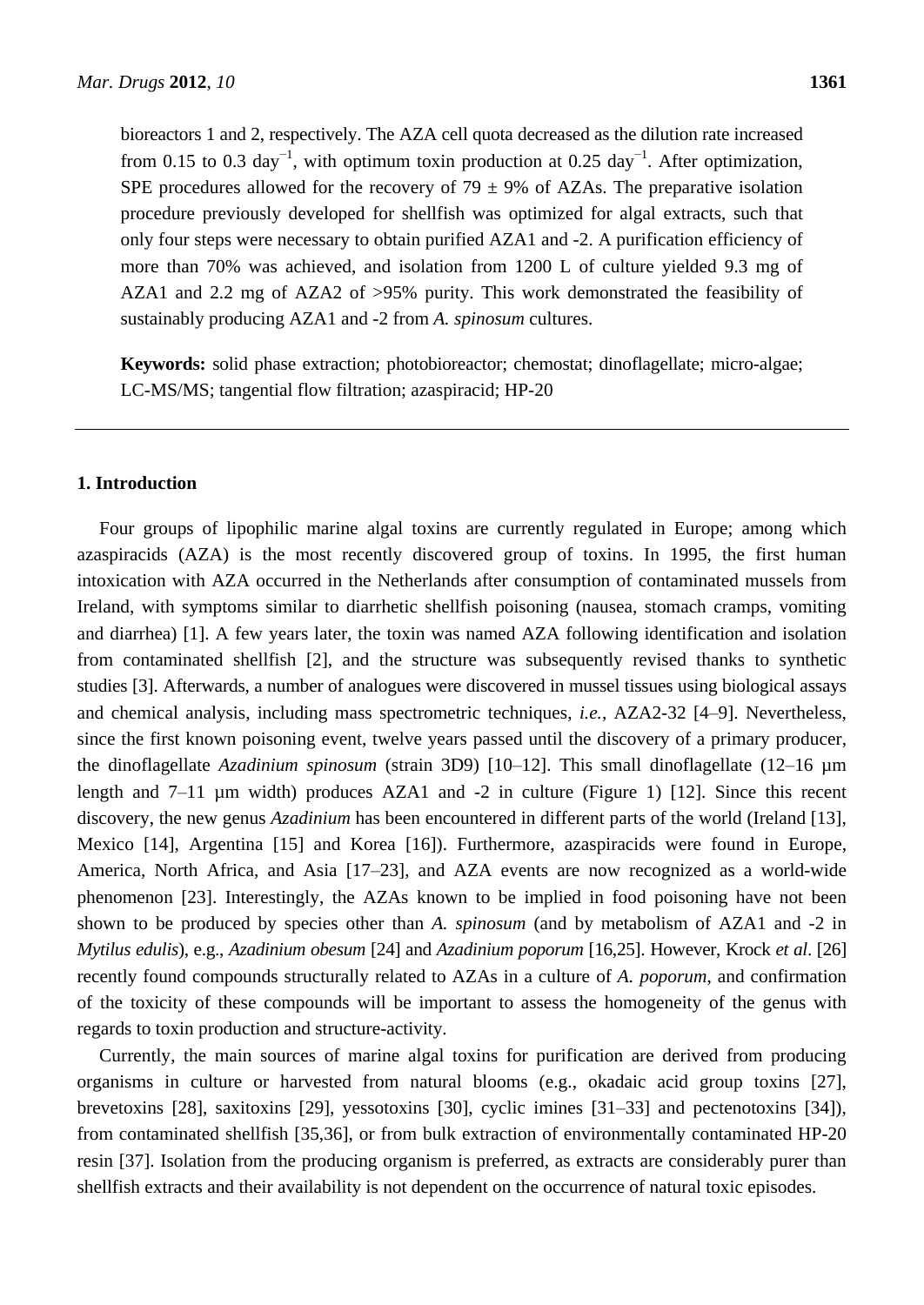حي ا

**Figure 1.** Azaspiracid (AZA) structures and mass-to-charge ratios (*m*/*z*) for the molecular ions [M + H]<sup>+</sup> detected in *A. spinosum* and in mussels (*M. edulis*). Toxins found in *A. spinosum* are shown in bold text.

| R <sup>1</sup><br>Ο<br>HC | $R^2$<br>Į8 | н<br>$^{40}$ 13<br>17<br>14<br>15<br>Ĥ | $R_{23}^4$<br>$R^3_{12}$<br>18<br>$\mathsf{H}$<br>E<br>21<br>D | 24<br>27<br>28<br>Ĥ | 40<br>39<br>HN<br>ı<br>36 <sub>5</sub><br>34<br>32<br>F<br>$\widetilde{\mathbf{1}^{30}}$ |
|---------------------------|-------------|----------------------------------------|----------------------------------------------------------------|---------------------|------------------------------------------------------------------------------------------|
|                           | R1(C3)      | R2(C8)                                 | R3 (C22)                                                       | R4 (C23)            | $[M + H]^+ m/z$                                                                          |
| Azaspiracid-1             | $\mathbf H$ | $\mathbf H$                            | CH <sub>3</sub>                                                | $\mathbf H$         | 842.5                                                                                    |
| Azaspiracid-2             | H           | CH <sub>3</sub>                        | CH <sub>3</sub>                                                | H                   | 856.5                                                                                    |
| Azaspiracid-3             | H           | H                                      | H                                                              | H                   | 828.5                                                                                    |
| Azaspiracid-4             | OH          | H                                      | H                                                              | H                   | 844.5                                                                                    |
| Azaspiracid-5             | H           | H                                      | H                                                              | <b>OH</b>           | 844.5                                                                                    |
| Azaspiracid-6             | H           | CH <sub>3</sub>                        | H                                                              | H                   | 842.5                                                                                    |
| Azaspiracid-7             | OH          | H                                      | CH <sub>3</sub>                                                | H                   | 858.5                                                                                    |
| Azaspiracid-8             | H           | H                                      | CH <sub>3</sub>                                                | <b>OH</b>           | 858.5                                                                                    |
| Azaspiracid-9             | OH          | CH <sub>3</sub>                        | H                                                              | H                   | 858.5                                                                                    |
| Azaspiracid-10            | H           | CH <sub>3</sub>                        | H                                                              | OH                  | 858.5                                                                                    |
| Azaspiracid-11            | OH          | CH <sub>3</sub>                        | CH <sub>3</sub>                                                | H                   | 872.5                                                                                    |
| Azaspiracid-12            | H           | CH <sub>3</sub>                        | CH <sub>3</sub>                                                | <b>OH</b>           | 872.5                                                                                    |
| Azaspiracid-13            | OH          | H                                      | H                                                              | <b>OH</b>           | 860.5                                                                                    |
| Azaspiracid-14            | OH          | H                                      | CH <sub>3</sub>                                                | OH                  | 874.5                                                                                    |
| Azaspiracid-15            | OH          | CH <sub>3</sub>                        | H                                                              | <b>OH</b>           | 874.5                                                                                    |
| Azaspiracid-16            | OH          | CH <sub>3</sub>                        | CH <sub>3</sub>                                                | <b>OH</b>           | 888.5                                                                                    |
| Azaspiracid-17            | H           | H                                      | CO <sub>2</sub> H                                              | H                   | 872.5                                                                                    |
| Azaspiracid-19            | H           | CH <sub>3</sub>                        | CO <sub>2</sub> H                                              | H                   | 886.5                                                                                    |
| Azaspiracid-21            | OH          | H                                      | CO <sub>2</sub> H                                              | H                   | 888.5                                                                                    |
| Azaspiracid-23            | OH          | CH <sub>3</sub>                        | CO <sub>2</sub> H                                              | H                   | 902.5                                                                                    |

Purification of phycotoxins is essential as there is currently a shortage of pure calibration and reference materials for phycotoxin monitoring in food [38]. This has become particularly important as micro-algal lipophilic toxins in contaminated shellfish are now monitored in Europe using LC-MS/MS as a reference method [39], and AZA analysis by LC-MS/MS requires purified AZA standards for quantitation. Naturally occurring *A. spinosum* blooms are hard to predict and/or find, as very little data are available on its life history. The organism is small and hard to differentiate under light microscopy from other small dinoflagellates such as *Heterocapsa* and similar species. These difficulties hinder identification of such blooms and prediction of subsequent shellfish contaminations that could be used for the necessary purifications. Sustainable production of toxins from *A. spinosum* culture would thus be desirable for instrument calibration in monitoring programs and for toxicological studies.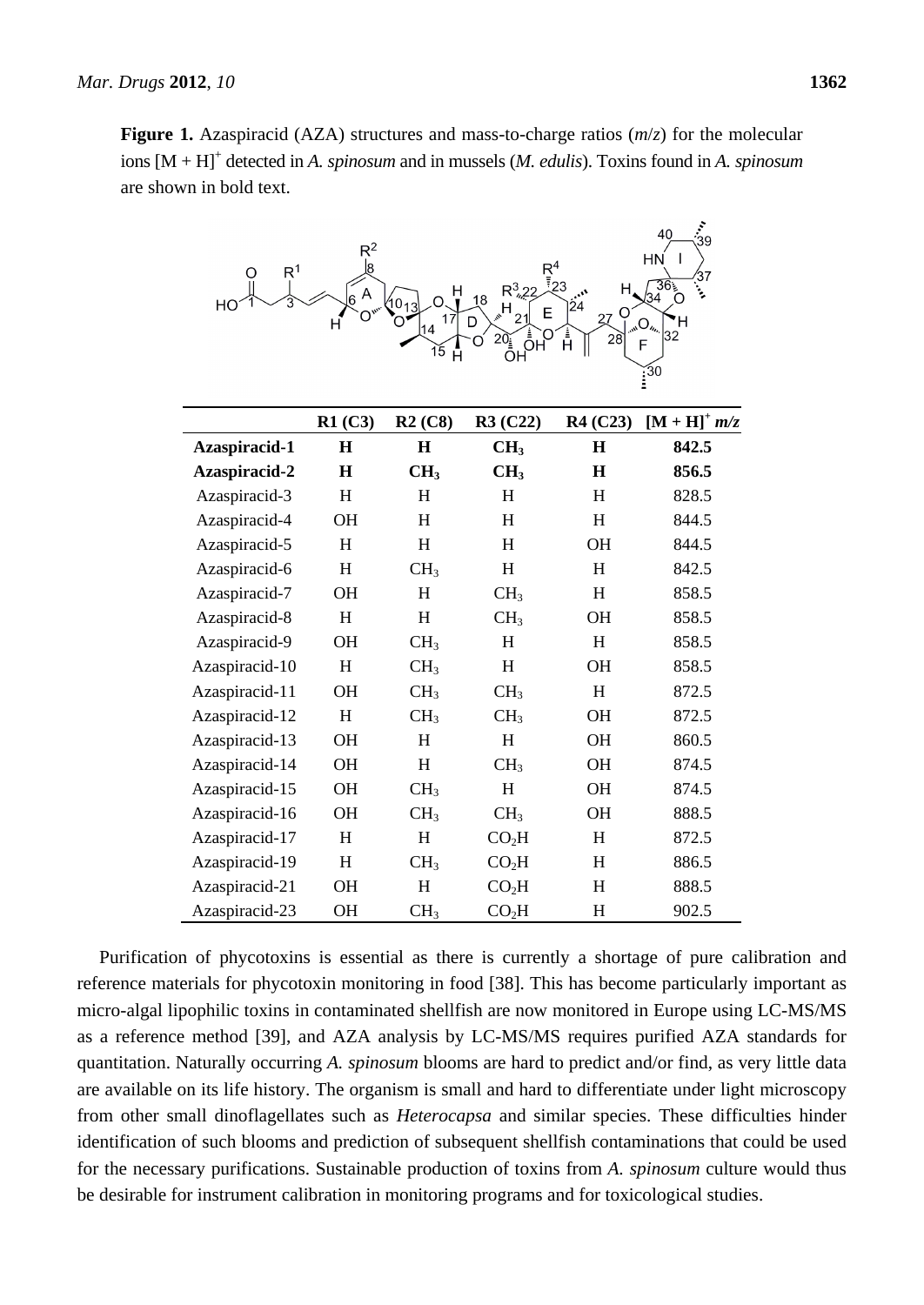The aim of this study was to evaluate the feasibility of azaspiracid production from *A. spinosum* in pilot scale photobioreactors. In previous studies, a continuous system was developed [40,41]. Two stirred photobioreactors were coupled in series (Figure 2) to assess how dilution rate influences cell concentration as well as toxin production. To harvest toxin, we applied a dual approach for the recovery of AZAs from both cultured cells and from the culture supernatant. For the recovery of cells, tangential flow filtration and continuous centrifugation were evaluated. Solid phase extraction procedures were developed to recover AZAs from large volumes of *A. spinosum* culture supernatant and from concentrated cell suspensions. A method developed to purify AZA1 and -2 from crude algal extract is presented, highlighting the effectiveness of this purification procedure compared to purification of AZA1 and -2 from mussel digestive glands.





# **2. Results and Discussion**

*A. spinosum* (strain 3D9) was received at Ifremer through collaboration with the Alfred Wegener Institute, as part of the ASTOX2 project. After receipt of the organism, preliminary studies on environmental and nutritional factors were conducted to allow the organism to grow in large-scale culture, and to increase cell concentration and toxin production (data not shown). Even though dinoflagellates are usually considered sensitive to shear stress produced by small-scale turbulence [42], it was possible to grow this species in stirred 100 L photobioreactors in series.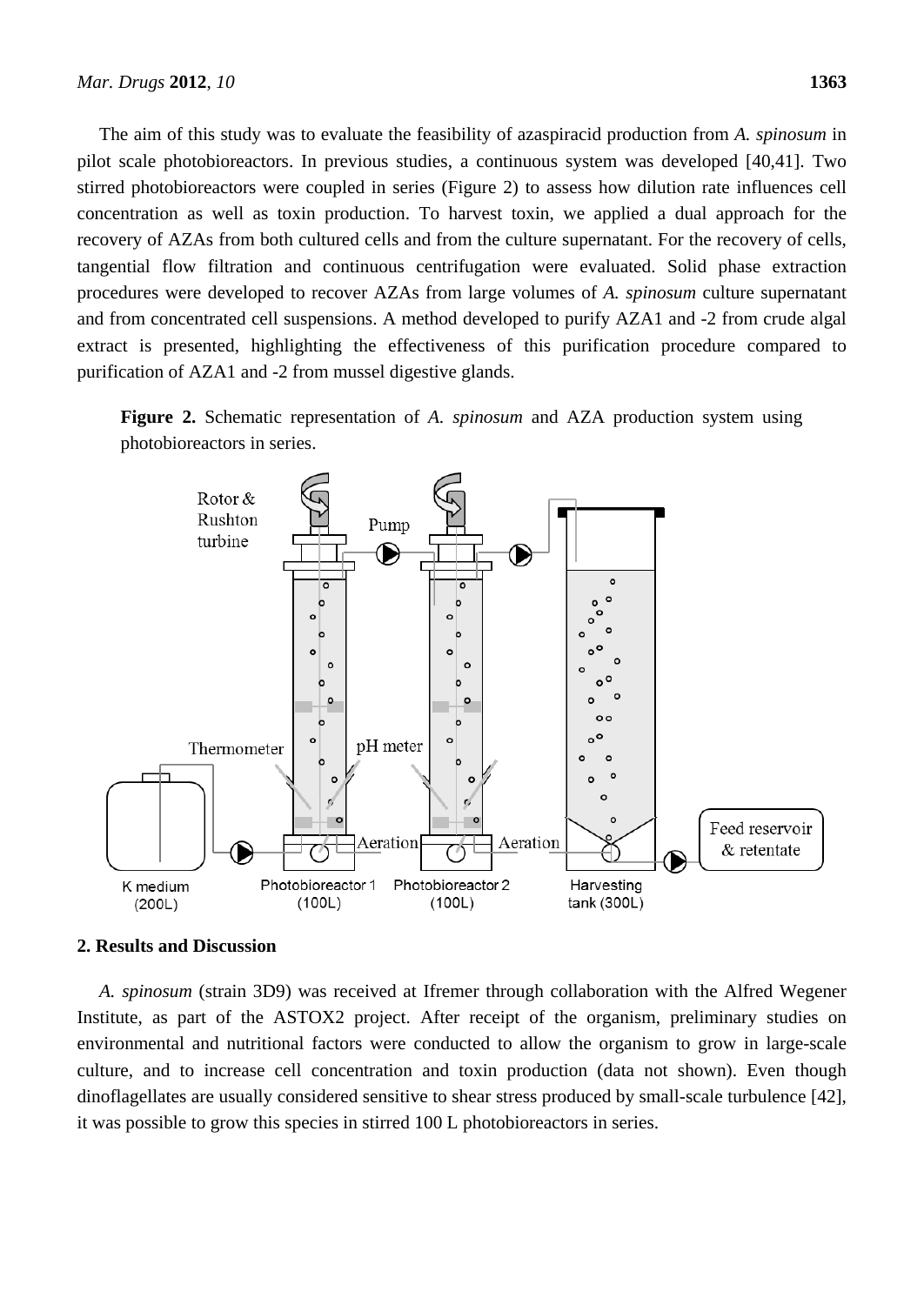## *2.1. Effect of Dilution Rate on* A. spinosum *and AZA Production in Pilot Scale Photobioreactors*

Because cultures collapsed when the dilution rate was altered significantly within one experimental run, separate independent experiments were conducted at different dilution rates. At a dilution rate of 0.1 day<sup>-1</sup>, steady state cell concentration was lowest of all dilution rates studied (174,000 and 164,000 cell mL<sup>-1</sup> in reactor 1 and -2 (R1 and R2), respectively) (Table 1). Cell concentration, mean estimated spherical diameter (ESD), cellular volume and toxin content were stable at steady states for dilution rates from 0.15 to 0.30 day<sup>-1</sup>. For all dilution rates from 0.15 to 0.3 day<sup>-1</sup>, steady state cell density only increased by about 10% between R1 and R2 (190,000 and 215,000 cell mL<sup>-1</sup>, respectively). Results for ESD and cellular volume were comparable at all dilution rates but differed significantly between R1 and R2. Even though, the cell density increased only by about 10% between R1 and R2, the cellular volume increased by about 50%. The small increase in cell density (*or* concentration) and the large increase in bio-volume reflect that cell division mainly takes place in the first reactor while increase in cellular volume with little cell division occurs in the second reactor. While the physiological limitation leading to this phenomenon in each reactor is not yet fully understood, the increase in cell-volume is referred to as cell maturation from here on.

At each steady state studied, the AZA cell quota (*i.e.*, AZA1 + 2) increased between R1 and R2, reflecting that during maturation of cells in the second bioreactor, cells continued to produce AZAs. The increase in toxin per cell from R1 to R2 reached its maximum at a dilution rate of 0.3 day<sup>-1</sup> (ratio of 2.6 between cell quota in R2 compared to R1). The toxin production of cells severely limited in growth suggests that AZAs can be considered to be secondary metabolites not implicated in cell division or cell growth processes, as has been suggested for polyketides and many toxins in general [43,44]. Consequently, in contrast to cell density, AZA per cell decreased as dilution rate increased from 0.15 to 0.3 day<sup>-1</sup>, ranging from 67 to 24 fg cell<sup>-1</sup> for R1 and 98 to 63 fg cell<sup>-1</sup> for R2. This decrease in AZA per cell was partly counteracted by the maturation effect and by the fact that at higher growth rates more cells are produced per day. Thus, as cell numbers increased with dilution rate, and as the cell volume still always increased in the second bioreactor, AZA production reached an optimum of 475  $\pm$ 17 µg day<sup>-1</sup> at a flow rate of 25 L day<sup>-1</sup>.

In the harvesting tank, at a dilution rate of 0.1 day<sup>-1</sup>, cell density collapsed before harvesting at a concentration of 70,000 cell mL<sup>-1</sup>. However, at the other dilution rates, cell concentration and AZA cell quota were maintained in the harvesting tank until 200 L culture volume was reached. At a dilution rate 0.2 day<sup>-1</sup>, a decrease of 10% in cell concentration and AZA cell quota was observed in the harvesting tank compared to R2. At dilution rate  $0.25 \text{ day}^{-1}$ , a slightly smaller decrease of 0–5% in cell concentration and AZA cell quota was observed while an increase of 0–5% was observed at 0.3 day<sup>-1</sup>  $(0.15 \text{ day}^{-1}$  was not evaluated but culture did not collapse).

Previous studies on batch cultures of *A. spinosum* (strain 3D9 or SM2) showed a production of AZA1 and -2, with AZA1 as the predominant AZA and with a cell quota ranging from 5 to 50 fg cell<sup>-1</sup> [12,13]. In the present study, the same toxin profile was found, however, AZA cell quotas of 24–98 fg cell<sup>-1</sup> were obtained depending on dilution rate. These results raised the possibility of improving both cell concentration and toxin concentration in *A. spinosum* grown in bioreactors by controlling dilution rate (equivalent to growth rate in chemostat bioreactors) and by adding a period of maturation using a second bioreactor specifically dedicated to improving the AZA cell quota.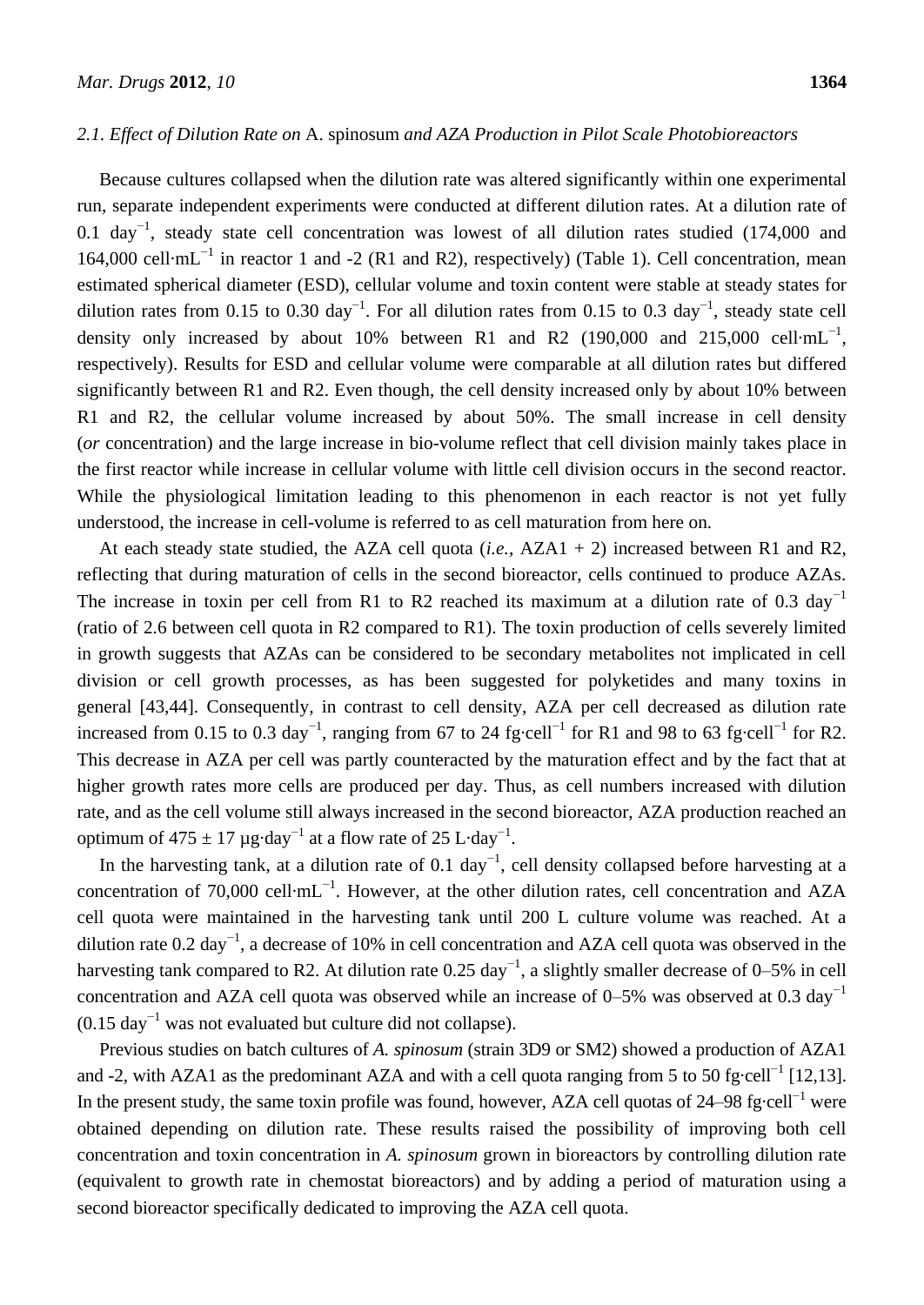Table 1. *A. spinosum* concentration (cell mL<sup>-1</sup>), mean estimated spherical diameter (ESD) (μm), cellular volume (μm<sup>3</sup> mL<sup>-1</sup>), toxin content (fg cell<sup>-1</sup>), and cell and toxin production (cell day<sup>-1</sup> and µg day<sup>-1</sup>, respectively) at the dilution rates studied (0.1, 0.15, 0.2, 0.25, 0.3 day<sup>-1</sup>) in the two bioreactors in series (R1 and R2). Standard deviations were calculated from sequential repeat measurements of each culture and the last columns present the result of the multifactorial ANOVA followed by a Fisher least-significant-difference test to discriminate differences between values within each factor.

|                                                                 |                  | $0.1 \text{ day}^{-1}$ |                 | $0.15 \text{ day}^{-1}$ |                 |               | $0.2 \text{ day}^{-1}$ | $0.25~day^{-1}$ |                 |               | $0.3 \text{ day}^{-1}$ | <b>Main factors</b>                                    |                | <b>Interaction</b>              |         |               |
|-----------------------------------------------------------------|------------------|------------------------|-----------------|-------------------------|-----------------|---------------|------------------------|-----------------|-----------------|---------------|------------------------|--------------------------------------------------------|----------------|---------------------------------|---------|---------------|
| A. spinosum                                                     | $\boldsymbol{n}$ | R1                     | R2              | R1                      | R <sub>2</sub>  | R1            | R <sub>2</sub>         | R1              | R <sub>2</sub>  | R1            | R <sub>2</sub>         | <b>Dilution rate (D)</b>                               | Reactor $(R)$  | $D-R$                           |         |               |
| <b>Concentration</b>                                            | $9 - 22$         | $174 \pm 6$            | $164 \pm 4$     | $193 \pm 6$             | $214 \pm 3$     | $194 \pm 8$   | $214 \pm 7$            | $190 \pm 6$     |                 | $187 + 5$     |                        | $p \leq 0.05$                                          | $p \leq 0.05$  |                                 |         |               |
| $(\times 10^3 \text{ cell } \text{mL}^{-1})$                    |                  |                        |                 |                         |                 |               |                        |                 | $221 \pm 5$     |               | $220 \pm 4$            | $0.1 < 0.15 = 0.2 = 0.25 = 0.3$                        | R1 < R2        | $p \leq 0.05$                   |         |               |
| <b>Mean ESD</b>                                                 |                  |                        |                 |                         |                 |               |                        |                 |                 |               |                        | $p \leq 0.05$                                          | $p \leq 0.05$  |                                 |         |               |
| $(\mu m)$                                                       | $9 - 22$         | $9.81 \pm 0.09$        | $10.1 \pm 0.1$  | $9.59 \pm 0.15$         | $9.9 \pm 0.2$   | $9.6 \pm 0.2$ | $10.1 \pm 0.2$         | $9.29 \pm 0.09$ | $9.93 \pm 0.04$ | $9.5 \pm 0.1$ | $10.02 \pm 0.05$       | $0.25 = 0.3 < 0.15 < 0.2 = 0.1$                        | R1 < R2        | $p \leq 0.05$                   |         |               |
| <b>Cellular volume</b>                                          |                  |                        |                 |                         |                 |               |                        |                 |                 |               |                        | $p \leq 0.05$                                          | $p \leq 0.05$  |                                 |         |               |
| $(\times 10^7 \,\mathrm{\mu m}^3 \,\mathrm{mL}^{-1})$           | $9 - 22$         | $8.8 \pm 0.4$          | $8.4 \pm 0.3$   | $9.2 \pm 0.4$           | $11.1 \pm 0.4$  | $9.3 + 0.6$   | $12.0 \pm 0.7$         | $8.2 \pm 0.3$   | $11.7 \pm 0.2$  |               | $8.5 \pm 0.1$          |                                                        | $12.0 \pm 0.4$ | $0.1 < 0.25 = 0.3 = 0.15 < 0.2$ | R1 < R2 | $p \leq 0.05$ |
| $\mathbf{AZA1}$ (fg cell <sup>-1</sup> )                        | $3 - 5$ *        | $37 \pm 5$             | $65 \pm 8$      | $52 \pm 6$              | $74 \pm 4$      | $34 \pm 12$   | $76 \pm 14$            | $26 \pm 2$      | $61 \pm 3$      | $17 \pm 1$    | $45 \pm 3$             |                                                        |                |                                 |         |               |
| $\mathbf{AZA2}$ (fg cell <sup>-1</sup> )                        | $3 - 5$ *        | $10 \pm 1$             | $16 \pm 1$      | $15 \pm 1$              | $24 \pm 2$      | $10 \pm 2$    | $19 \pm 2$             | $12 \pm 2$      | $25 \pm 2$      | $7 \pm 1$     | $18 \pm 2$             | $p \leq 0.05$                                          | $p \leq 0.05$  | $p \le 0.05$                    |         |               |
| ${\bf AZA1} + 2$ (fg cell <sup>-1</sup> )                       | $3 - 5$ *        | $47 \pm 6$             | $81 \pm 9$      | $67 \pm 3$              | $98 \pm 5$      | $44 \pm 13$   | $95 \pm 16$            | $38 \pm 2$      | $86 \pm 3$      | $24 \pm 1$    | $63 \pm 5$             | $0.3 < 0.25 = 0.1 < 0.2 < 0.15$                        | R1 < R2        |                                 |         |               |
| <b>Cell production</b><br>$(\times 10^9 \text{ cell day}^{-1})$ | n/a              | $1.74 + 0.06$          | $1.64 \pm 0.04$ | $2.90 \pm 0.09$         | 3.21<br>$+0.05$ | $3.9 \pm 0.2$ | $4.3 \pm 0.1$          | $4.8 \pm 0.2$   | $5.5 \pm 0.1$   | $5.6 \pm 0.2$ | $6.6 \pm 0.1$          | Cell production = Cell concentration $\times$ D        |                |                                 |         |               |
| <b>Toxin production</b>                                         |                  |                        |                 |                         |                 |               |                        |                 |                 |               |                        |                                                        |                |                                 |         |               |
| $AZA1 + 2$                                                      | n/a              | $82 \pm 3$             | $134 \pm 15$    | $193 \pm 9$             | $314 \pm 15$    | $170 + 50$    | $406 \pm 64$           | $180 \pm 10$    | $475 \pm 17$    | $134 \pm 5$   | $415 \pm 33$           | Toxin production = Cell production $\times$ [AZA1 + 2] |                |                                 |         |               |
| $(\mu g \text{ day}^{-1})$                                      |                  |                        |                 |                         |                 |               |                        |                 |                 |               |                        |                                                        |                |                                 |         |               |

**\*** Each sample was also injected in triplicate to reduce analytical variability; n/a not applicable.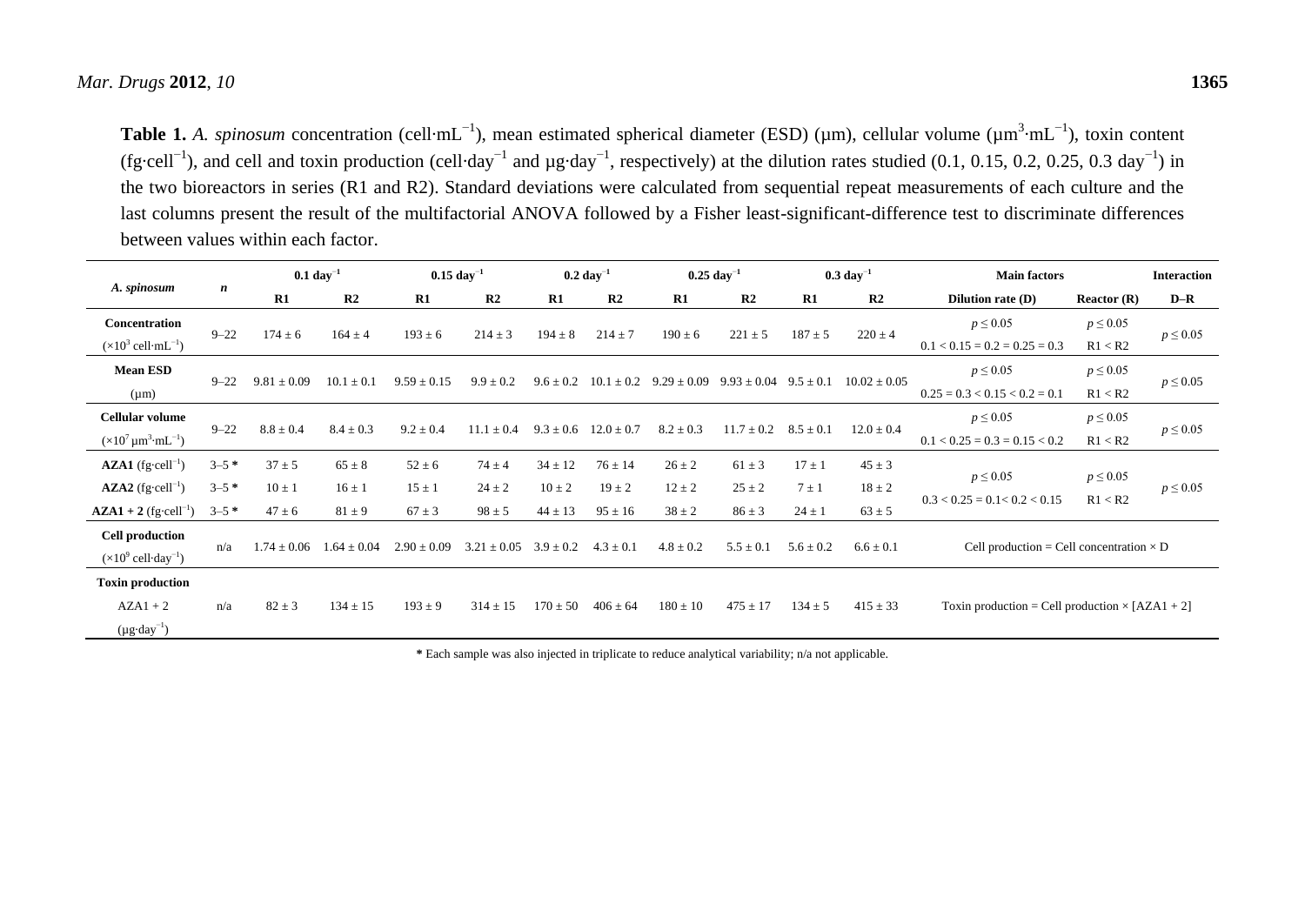Preliminary studies on *A. spinosum* in batch culture gave cell concentrations up to ~90,000 cell  $mL^{-1}$ (data not shown) and toxin quotas of 5 to ~50 fg cell<sup>-1</sup> [12,13]. Using a photobioreactor, both cell concentration and AZA cell quota were each increased by a factor of 2 compared to batch culture without aeration. Even though batch culture with aeration gave a similar cell concentration (data not shown), our study demonstrated the advantage of continuous culture for *A. spinosum*, due to the control of both cell concentration and toxin production, minimizing the risk of culture collapse. Hence the process developed ensures a continuous production of *A. spinosum* for AZAs isolation and purification.

Reported AZA cell quota (previous work and our own data) for *A. spinosum* in the femtogram-range are low compared to toxin quota of other dinoflagellates, which are in the picogram-per-cell range, e.g., *Alexandrium* [45], *Dinophysis* [46], *Prorocentrum* [47], *Karenia* [48] and this seemed to be discouraging for toxin production. However, considering the small size of *A. spinosum* cells, toxin concentrations calculated on a per volume basis (0.23 fg  $\mu$ m<sup>3</sup>) were similar to those of other toxic dinoflagellates such as *Dinophysis acuta* (0.89–1.1 fg  $\mu$ m<sup>3</sup>, calculated from Pizarro *et al.* [49]).

Even though published results for toxin production by other dinoflagellates are encouraging (*Alexandrium minutum* ~20 µg toxin·L −1·day−1 [50], similar to *A. spinosum*; *Protoceratium reticulatum* 214  $\mu$ g L<sup>-1</sup> day<sup>-1</sup> [51], 10 times more than to *A. spinosum*; *Alexandrium ostenfeldii* (higher cell concentration but lower toxin cell quota—71,000 cell mL<sup>-1</sup>, 0.7 pg cell<sup>-1</sup> 13-desMeC SPX eq, than in batch culture ~17,000 cell mL<sup>-1</sup>, 4.2 to 1.7 pg cell<sup>-1</sup> 13-desMeC SPX eq [45] (SPX = Spirolide). More effort should be made to optimize toxin production, since, most toxins produced by harmful dinoflagellates are required for instrument calibration, and further research is required on toxicology and other biomedical aspects. Furthermore, studies on dinoflagellates in bioreactors would help in understanding their complex physiology and the link between growth and toxin production.

The work presented here indicates that *A. spinosum* can grow in stirred photobioreactors, even though it is a small and fragile dinoflagellate. The study shows the effect of growth rate on AZA cell quota, thus contributing to the understanding of the biosynthetic behaviour of *A. spinosum*. Furthermore, the set-up developed may be used to assess more generally ecophysiological characteristics of dinoflagellates.

#### *2.2. Separation Procedure of* A. spinosum *from the Culture Medium*

AZA extraction procedures were developed to optimize AZA recovery from the *A. spinosum* pilot-scale culture. Two methods were tested, tangential flow filtration and continuous centrifugation.

In the harvesting tank, *i.e.*, prior to large-scale separation of cells from culture medium,  $95 \pm 4\%$  of the AZA1 and -2 present were intra-cellular, as estimated by toxin quantification in both algal pellet and supernatant. However, after tangential flow filtration (method 1), 50 to 70% of the toxin was in the concentrate and 30 to 50% had been released into the permeate. Toxin release was time-dependent, with longer filtration times leading to higher proportions of toxin in the permeate (depending on age of culture and cartridge). This procedure allowed for the separation of 200 L of culture into 0.7–1.0 L of algal concentrate (equivalent to 40–46 g of wet algal paste after centrifugation) and  $\sim$ 200 L of permeate. However, the release of a non-negligible amount of dissolved AZAs into the permeate necessitated the development of AZA adsorption procedures to avoid significant AZA losses. Interestingly, after tangential flow filtration, the algal cells retained their integrity and the permeate was clear, demonstrating the weak effect of shear forces on *A. spinosum* cells.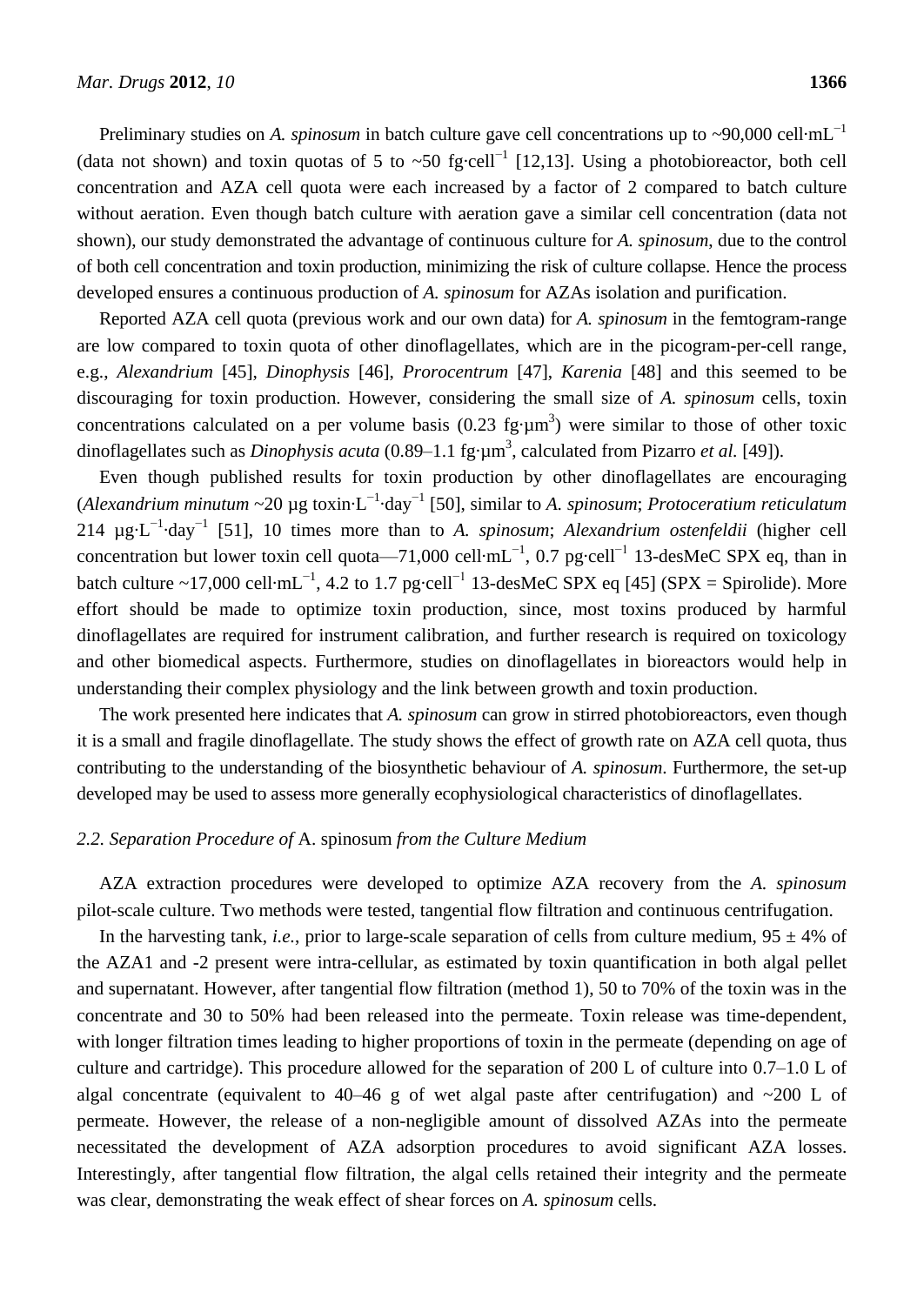In contrast to tangential flow filtration, continuous centrifugation (method 2) led to significant lysis of algal cells (probably due to the violent release of concentrate from the centrifuge), and few entire cells were observed microscopically. This last procedure allowed for the separation of 200 L of culture medium into ~15 L of algal concentrate and ~185 L of permeate containing, respectively, 76%  $\pm$  7% and 24%  $\pm$  1% of the toxin in each fraction. Continuous centrifugation was less time consuming than tangential flow filtration and can easily be scaled up to much larger volumes of culture. However, the initial purchase cost of centrifugal equipment is higher than for tangential flow filtration, and it was not possible to recover an algal paste under the test conditions using continuous centrifugation. The choice of cell recovery technique therefore depends on financial resources and other research needs.

## *2.3. AZA1 and -2 Extraction from the Retentate and Permeate*

After tangential flow filtration, the majority of toxin from the concentrated cells was recovered in the algal paste after centrifugation of the retentate (method 3), with only minor loss of AZAs into the retentate supernatant  $(9 \pm 1\%)$ .

Three organic solvents were tested to assess extraction yield and purity (method 3): acetone, acetonitrile (ACN), and dichloromethane (DCM). No differences were observed between the three solvents (Table 2), confirming results previously obtained during *A. spinosum* analysis [52]. Methanol was not used as it was shown to induce AZA extraction artifacts when used as solvent for *A. spinosum* analysis [52]. Significant differences in purity were observed (Table 2), with acetone producing more residue than ACN and DCM. These procedures were also compared with adsorption on Diaion HP-20 polymeric resin (adaptation of method 4). The resin gave comparable extraction efficiency to solvent extraction, but with significantly better selectivity (*i.e.*, purity) (Table 2).

**Table 2.** Azaspiracid yield ( $\mu$ g  $g^{-1}$   $\pm$  SD,  $n = 3$ ) and purity (%) from algal paste after extraction with acetone, ACN or DCM (method 3), and using HP-20 resin.

|                           | Acetone           | ACN             | <b>DCM</b>      | $HP-20$         |
|---------------------------|-------------------|-----------------|-----------------|-----------------|
| $AZA1 + 2 (\mu g g^{-1})$ | $17.4 \pm 0.5$    | $18 + 2$        | $17 + 1$        | $17 + 1$        |
| Purity $(\% )$            | $0.036 \pm 0.002$ | $0.07 \pm 0.01$ | $0.09 \pm 0.01$ | $0.21 \pm 0.03$ |

To recover AZAs from the permeate and retentate-supernatant, representing up to 50% of the total AZAs, solid phase adsorption procedures were implemented using HP-20 resin (methods 5 and 6). The HP-20 polymeric resin was previously used and studied by MacKenzie *et al.* [53] and Fux *et al*. [54–56] for adsorption of lipophilic toxins. The study by Fux *et al*. and Rundberget *et al*. demonstrated that HP-20 resin is a suitable adsorbent for AZAs [37,56]. In the present study, HP-20 resin was used for adsorption of AZA, with volumes ranging from 0.75 L of algal concentrate to 200 L of permeate. Method 4 was developed to recover both the intra- and extra-cellular toxins from the retentate. The results of this work are summarized in Table 3.

To optimize extraction yield, four separate experiments (using different lots of concentrate) were carried out to determine: (1) the volume of solvent; (2) the optimum amount of resin to be used; (3) the time of contact between the sample and the resin; and (4) the method for AZA desorption from the HP-20 resin.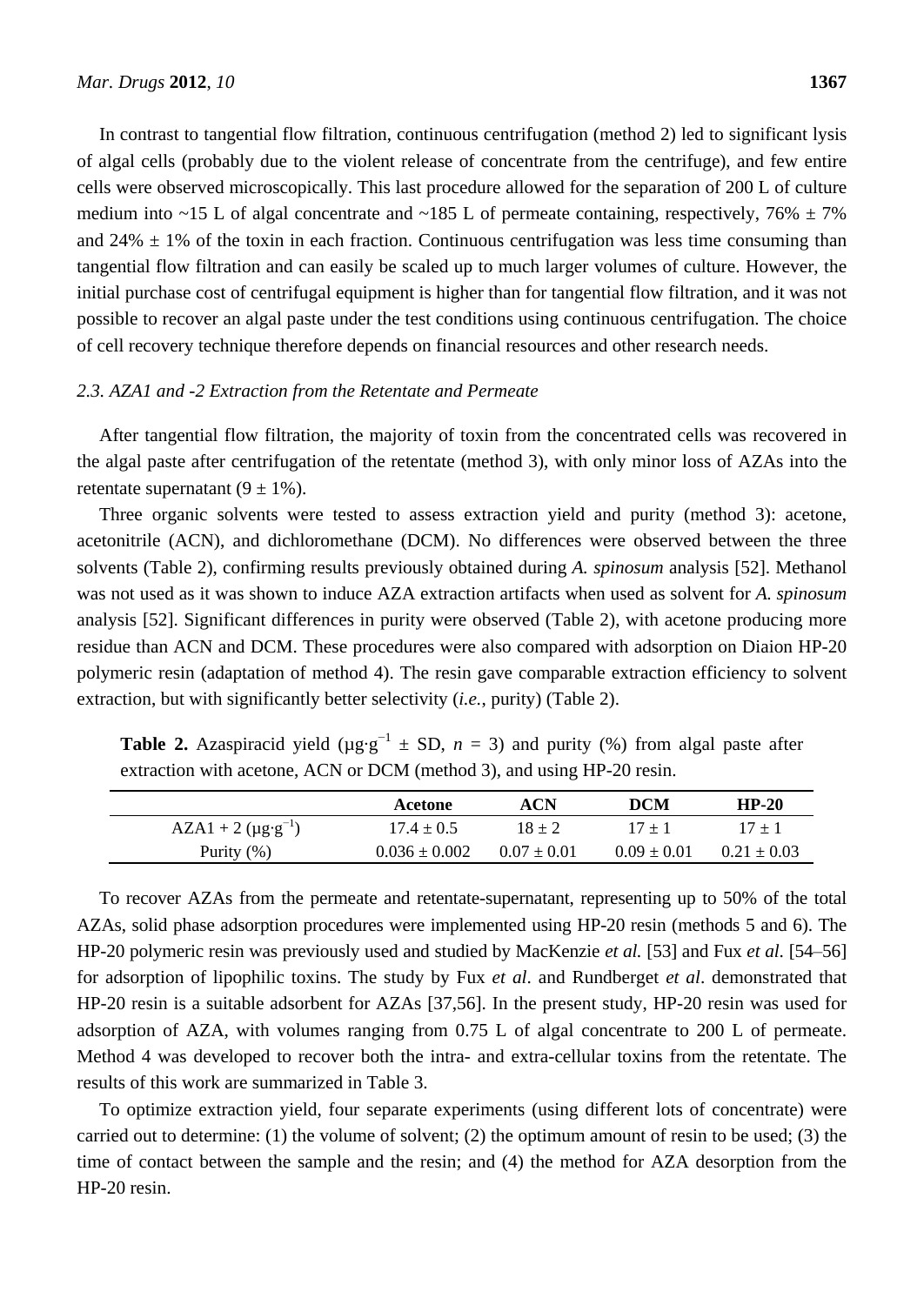| <b>Table 3.</b> Azaspiracid yield ( $\mu$ g/mL of concentrate or %, $\pm$ SD, $n = 3$ ) using various HP-20 |  |  |  |
|-------------------------------------------------------------------------------------------------------------|--|--|--|
| adsorption and elution procedures (method 4) $*$ .                                                          |  |  |  |

| Acetone Volume/5 g HP-20                                        | $3 \times 5$ mL                | $3 \times 10$ mL      |                 | $3 \times 25$ mL    |  |
|-----------------------------------------------------------------|--------------------------------|-----------------------|-----------------|---------------------|--|
| $AZA$ yield $(\mu g/mL)$                                        | $1.61 \pm 0.07$                | $2.1 \pm 0.1$         |                 | $2.19 \pm 0.06$     |  |
| Mass HP-20/100 mL concentrate                                   | 1 <sub>g</sub>                 | 2.5 g                 |                 | 5g                  |  |
| $AZA$ yield $(\mu g/mL)$                                        | $2.6 \pm 0.1$<br>$2.6 \pm 0.2$ |                       |                 | $2.1 \pm 0.2$       |  |
| Time of contact                                                 | 2 <sub>h</sub>                 | 6 h                   | 24 <sub>h</sub> | 72 h                |  |
| $AZA$ yield $(\mu g/mL)$                                        | $0.48 \pm 0.06$                | $0.52 \pm 0.03$       | $0.61 \pm 0.02$ | $0.52 \pm 0.08$     |  |
| HP-20 adsorption efficiency                                     |                                |                       |                 |                     |  |
| (% after 24 h of contact with the                               |                                | $93.8 \pm 0.1$        |                 |                     |  |
| concentrate)                                                    |                                |                       |                 |                     |  |
| <b>Desorption procedure</b>                                     |                                | Soaking using acetone |                 | <b>Column using</b> |  |
| $(2.5 \text{ g HP-20-3} \times 7.5 \text{ mL } \text{acetone})$ | and filtration                 |                       | acetone         |                     |  |
|                                                                 |                                |                       |                 |                     |  |
| Time of soaking (a and b), and flow rate (c)                    | (a) 5 min                      | $(b)$ 2 h             |                 | (c) 1 mL $min^{-1}$ |  |
| Fraction $1$ $(\%)$                                             | $77 \pm 3$                     | $74 \pm 5$            |                 | $98.2 \pm 0.5$      |  |
| Fraction $2 \left( % \right)$                                   | $21 \pm 1$                     | $22 \pm 3$            |                 | $1.6 \pm 0.8$       |  |
| Fraction $3$ (%)                                                | $3.0 \pm 0.4$                  | $3.8 \pm 0.2$         |                 | $0.2 \pm 0.1$       |  |
| $AZA$ yield $(\mu g/mL)$                                        | $2.43 \pm 0.09$                | $2.4 \pm 0.1$         |                 | $2.58 \pm 0.01$     |  |
| Desorption yield $(\% )$                                        | $83 \pm 3$                     | $81 \pm 4$            |                 | $88.5 \pm 0.2$      |  |

\* A separate lot of concentrate was used to determine each parameter, so yields are only comparable within each experiment.

Smaller resin masses (1 and 2.5 g) gave better extraction yield after 24 h of contact (Table 3). 2.5 g of HP-20 resin for 100 mL of retentate was chosen to avoid difficulty of elution and to ensure sufficient adsorption capacity of the resin in case of high AZA concentration.

Results showed that, to reach the optimum desorption yield a minimum of six times the HP-20 resin volume of extracting solvent was required. The best results of AZA desorption from the resin were obtained using a glass column with three successive elutions with acetone at 1 mL min<sup>-1</sup>. This last procedure eluted 98.2%  $\pm$  0.5% of the toxin recovered in the first elution volume, showing a better desorption than with the other procedures. Using the optimized procedure, a final yield of 83.1%  $\pm$  0.1% of the initial amount of AZA1 + 2 in the algal concentrate was obtained. The yield was close to that obtained by Fux *et al.* for AZA1–3 (85%–93%) [55], but is lower than for other lipophilic toxins [53,55].

Extracellular toxin was extracted using two separate procedures, each with HP-20 (methods 5 and 6). SPATT bags were initially designed as a monitoring tool to follow and predict micro-algal toxic events around shellfish production areas [53,57]. The procedure using HP-20 packed in a column as a solid phase extraction method was implemented for biotoxin extraction from seawater after naturally occurring microalgal blooms [37]. These two methods were adapted to laboratory conditions after tangential flow filtration of the culture medium to recover dissolved AZA from the permeate (method 5 and 6).

Both methods gave similar recovery (~80%–85% of dissolved toxins); however, recovery using SPATT bags (method 5) showed more variability than the SPE procedure (method 6, Table 4).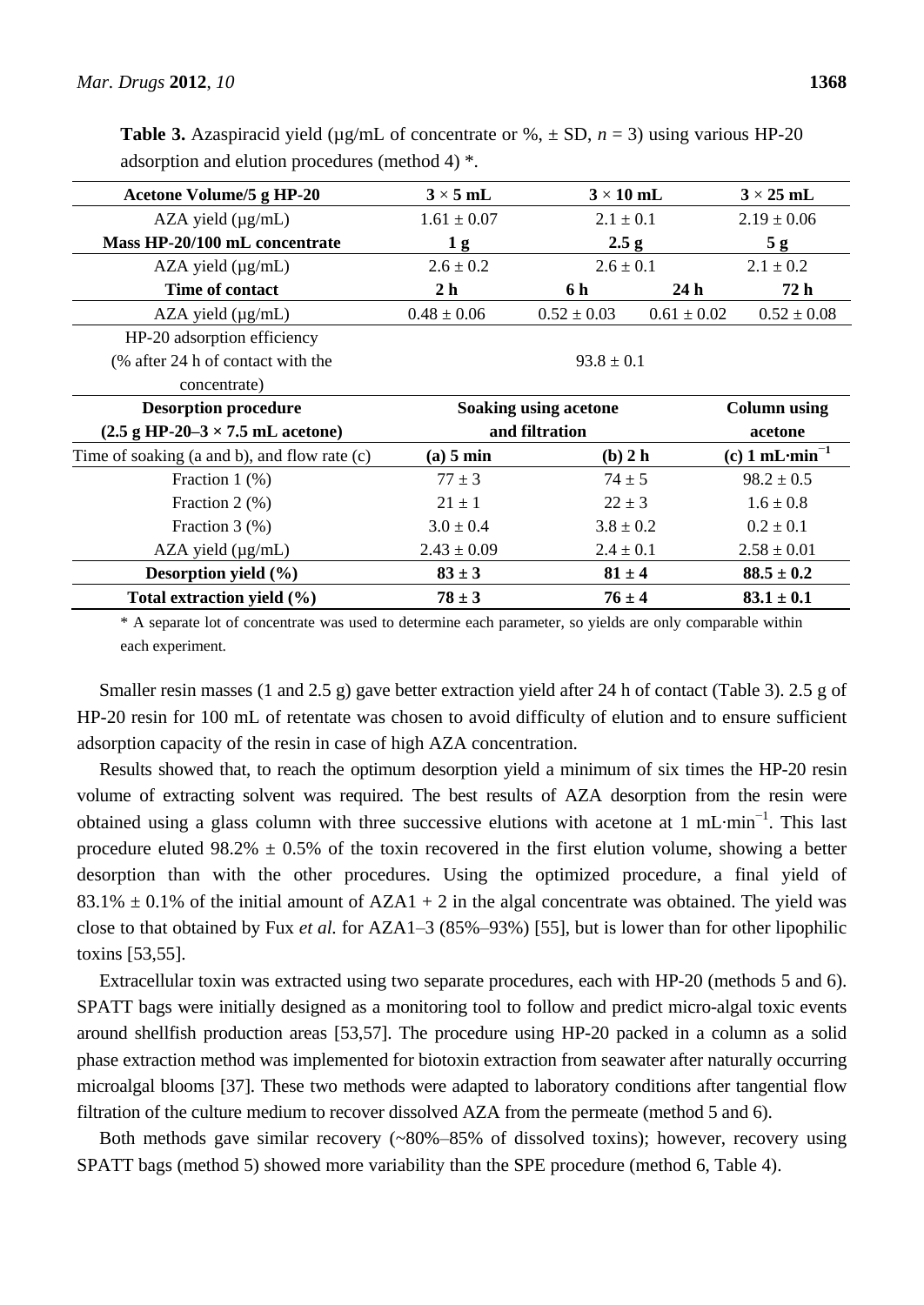**Table 4.** AZA mass balance (%  $\pm$  SD, *n* = 3 for methods 4 and 6, and *n* = 7 for methods 3 and 5) obtained after tangential flow filtration using extraction methods 3–6 (indicated in parentheses). Recovery was calculated from the sum of  $AZA1 + 2$  concentration measured in the harvesting tank before tangential flow filtration.

| Method No. | <b>Method description</b> | % Recovery of total |
|------------|---------------------------|---------------------|
| (3)        | Algal paste               | $56 \pm 9$          |
| (4)        | Algal retentate $+$ HP-20 | $54 \pm 3$          |
| (5)        | Algal permeate $+$ SPATT  | $21 \pm 9$          |
| (6)        | Algal permeate $+$ SPE    | $26 + 4$            |

Finally, these optimized procedures allowed us to recover  $\sim$ 3 mg of AZAs in crude extracts after tangential flow filtration of 200 L of culture. This crude extract was obtained in 12 working days, with 8 days of culturing (at steady state) at a flow rate of 25 L day<sup>-1</sup>, 1 day (between 5 and 8 h work) of filtration, and 2–3 days of extraction.

# *2.4. Isolation of AZA1 and -2 from* A. spinosum *Crude Extract*

Isolation of AZAs from contaminated shellfish was previously performed using a 7-step procedure [36]. However, *A. spinosum* extracts obtained using HP-20 were considerably purer (0.5% w/w, on average, for pilot-scale recovery, line 1 Table 5) than the shellfish extracts used in the study of Kilcoyne *et al*. [36]. Hence, it was expected that fewer steps would be required to purify AZA1 and -2 to obtain certified reference standards and to perform toxicological studies. As with the isolation from shellfish, the crude extract was initially partitioned between ethyl acetate and 1 M sodium chloride. The step resulted in a clean-up of 57% and a recovery of 90%. Previous studies have shown that AZAs are unstable in acidic environments, and that increased temperature will accelerate any acid-catalysed degradation of AZAs [58]. However, small scale purification trials by chromatography on a silica gel column showed that it was safe to have acetic acid in the eluent at this point of the procedure. Thus, as also demonstrated by Perez *et al.* [35] and Kilcoyne *et al.* [36], the sample is still quite crude at this stage of the isolation, and hence the remaining matrix exerts a similar protective effect to that of shellfish tissue [58]. Silica gel chromatography (step 2) gave a very high efficiency in terms of clean up (87%) and recovery (~91%, Table 5).

| Step No. | <b>Step</b>               | $AZA1$ (mg) | $AZA2$ (mg) | Weight $(g)$ | Purity $(\% )$ |
|----------|---------------------------|-------------|-------------|--------------|----------------|
|          | HP-20 resin extract       | 12.5        | 3.2         | 3.04         | 0.5            |
|          | Partitioning              | 11.2        | 3.0         | 1.32         | 1.1            |
| 2        | Silica gel                | 10.2        | 2.8         | 0.17         | 7.6            |
| 3        | Flash (Phenyl-Hexyl) *    | 9.7         | 2.4         | 0.01         | >90            |
| 4        | Prep HPLC (C8/C18)        | 9.3         | 2.2         |              | >95            |
|          | % Recovery (steps $1-4$ ) | 75          | 70          |              |                |

**Table 5.** Batch summary table for purification of AZA1 and AZA2.

\* AZA1 and AZA2 were separated from each other in this step.  $\dagger$  Total AZA1 + 2, based on w/w.

The third step in the procedure employed flash chromatography using a phenyl-hexyl stationary phase and a weakly alkaline mobile phase to prevent degradation of toxins. Separation of AZA1 and -2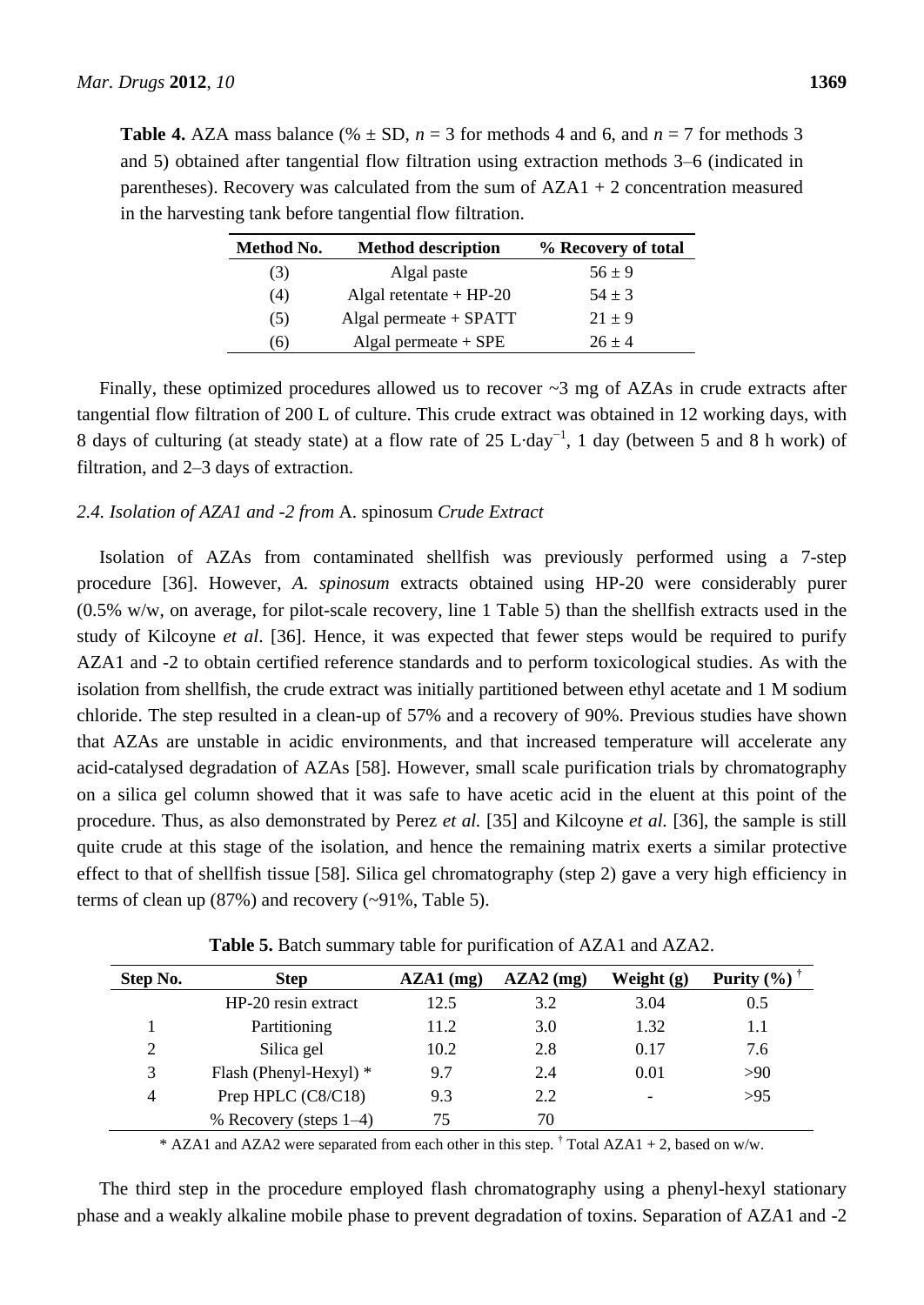was achieved in this step with separate fractions being collected. This step resulted in the highest clean-up (93%) and recovery (95%) (Table 5).

Final purification was achieved by semi preparative HPLC using a neutral mobile phase. Fractions were collected based on UV detection (210 nm) to prevent contamination from other non-AZA analytes. This step resulted in recoveries of ~93% while clean-up is minimal at this stage.

SPE cartridges were used to remove any buffer remaining in the sample, as well as to reduce the water content in, and volume of, the AZA fractions prior to evaporation, and as an additional final clean-up step to remove trace contaminants introduced via the LC eluents. This SPE procedure resulted in very little loss of toxin, with recoveries of >95% being achieved, and greatly facilitated evaporation of the purified AZA-fractions to dryness. The  ${}^{1}H$  NMR spectra of AZA1 and -2 were compared to published NMR data and found to be identical. Examination of the spectra indicated purities of >95%.

Purified AZA1 (9.3 mg) was obtained along with 2.2 mg of AZA2. Overall recoveries (steps 1–4) were 75% for AZA1 and 70% for AZA2; <sup>1</sup>H NMR spectra of AZA1 and -2 following purification from *A. spinosum* are presented in electronic supplementary information (ESM) to demonstrate purity. This recovery is a significant improvement compared to isolations from shellfish with recoveries increasing by a factor of ~1.5. Furthermore, the procedure is significantly easier to perform with two fewer clean-up steps after extraction being required to achieve sufficient purities.

# **3. Experimental Section**

#### *3.1. Culture Conditions and Measurement*

Strain 3D9 of *A. spinosum* was grown in two stirred photobioreactors of 100 L (1827 mm ×300 mm) operated in series and tested in separate experiments at the following dilution rates (0.1, 0.15, 0.2, 0.25 and 0.3 day<sup>-1</sup> per bioreactor). Culture was collected in an aerated harvesting tank (300 L), maintained at 18 °C (Figure 2). The culture medium was a K-modified medium [59], without NH<sub>4</sub>Cl and tris base but with Na<sub>2</sub>SeO<sub>3</sub> enrichment ( $10^{-8}$  M).

Prior to inoculation, photobioreactors were sterilized using peroxyacetic acid (5 ppm) for 30 min. The first photobioreactor was inoculated with 30 L of *A. spinosum* culture at 70,000 cell mL<sup>-1</sup> and filled up at the indicated dilution rate to 100 L before filling the second photobioreactor by pumped transfer at the same flow rate.

The photobioreactors were made of transparent polymethyl methacrylate and operated using the following conditions: the pH was maintained at 7.9 using  $CO<sub>2</sub>$  addition and the temperature at 18 °C by adjusting room temperature to maintain 18  $\degree$ C inside the bioreactors (automatic feed-back). Light was provided on one side of the reactor using neon tubes with a photon flux density at 200 µmol m<sup>-2</sup> s<sup>-1</sup>, and a photoperiod of 16 h of light and 8 h of dark. A Rushton turbine was used to stir the culture at 40 rpm.

Cell concentration (cell  $mL^{-1}$ ), average cell size (estimated spherical diameter,  $\mu$ m) and total cellular volume ( $\mu$ m<sup>3</sup> mL<sup>-1</sup>) were assessed daily using a particle counter (Multisizer 3 Coulter counter, Beckman). The bioreactors were considered to have reached steady state after a minimum of five days at the same micro-algal concentration  $(\pm 5\%)$ .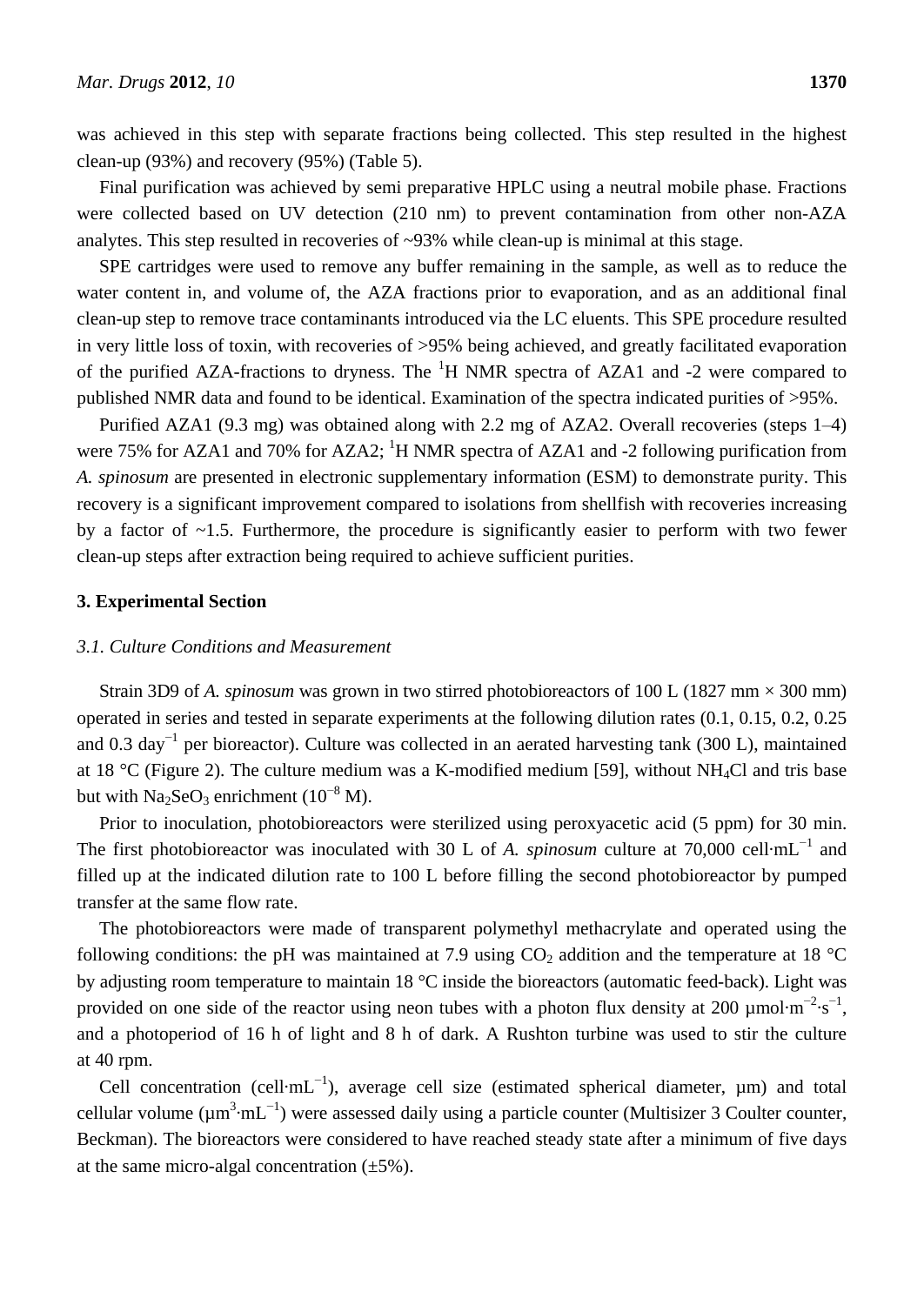#### *3.2.* A. spinosum *Analysis*

When steady state was achieved, triplicate samples of *A. spinosum* were taken from each bioreactor to assess toxin content daily over one week; the same analyses were carried out from the 300 L harvesting tank before each tangential flow filtration for initial toxin content assessment.

The analytical procedure has previously been optimized [52]. Briefly, aliquots (10 mL) of *A. spinosum* culture were collected and centrifuged (2500 *g*, 20 min, 4 °C) in 15 mL tubes. The supernatant was collected (for extra-cellular toxin content) and the pellet was re-suspended in 0.5 mL of acetone–water (9:1,  $v/v$ ), transferred to an Eppendorf tube (1.5 mL) and bath-sonicated (10 min). After sonication, the aliquot was centrifuged  $(15,000 \text{ g}, 10 \text{ min}, 4 \text{ C})$ . The supernatant was transferred to a 5 mL glass tube and gently evaporated under nitrogen on a heating block at 35 °C. This process was repeated so that the pellet was extracted three times in total. After evaporation of supernatants, the residue was reconstituted in 1 mL methanol. An aliquot was filtered with Nanosep MF centrifugal filter 0.2  $\mu$ m (Pall) (15,000 *g*, 3 min, 4 °C), and transferred to an HPLC vial for analysis.

The aqueous supernatant from centrifugation of the algal culture was transferred to a 15 mL glass tube and 5 mL of DCM was added. The mixture was homogenized and centrifuged  $(2500 g, 10 min, 4 \text{ C})$ . The organic phase was transferred to a 15 mL glass tube and gently evaporated under nitrogen on a heating block at 35 °C. The aqueous phase was extracted three times in this manner, and following evaporation, the residue was reconstituted and filtered as above.

This last procedure was also used to estimate AZA concentration in the algal retentate and to assess AZA adsorption by the HP-20 resin.

#### *3.3. Solid Phase Extraction Procedure*

SPE was carried out on Oasis HLB cartridges (Waters) to estimate AZA concentration in 50 mL samples of the permeate and to evaluate AZA adsorption kinetics by the HP-20 resin. Oasis HLB cartridges, (6 cc, 200 mg) were activated with methanol (10 mL) and washed with a solution of water–methanol (9:1 v/v, 10 mL). The sample was loaded dropwise. Once loaded, the cartridge was washed with a solution of water–methanol (9:1 v/v, 10 mL). The sample was eluted with 5 mL of methanol into a glass tube and gently evaporated under nitrogen on a heating block at 35 °C to yield a residue which was reconstituted in 0.5 mL methanol and filtered as above [36].

## *3.4. Separation of* A. spinosum *from the Culture Medium*

*Method 1*. Tangential flow filtration to separate the algae from the culture medium was based on Sartorius crossflow filtration using five Hydrosart 0.1  $m^2$  open-channel microfiltration cassettes (Sartorius Stedim Biotech) mounted in a stainless steel holder (Sartorius Stedim Biotech) with a 4-piston diaphragm pump (Jabsco, SartoJet-Pump).

The trans-membrane pressure (TMP) for this system was defined by the following equation:

$$
TMP = (Pi + Po)/2 - Pp
$$

where Pi, Po and Pp are, respectively, the pressure at the inlet, outlet and permeate (Figure 3).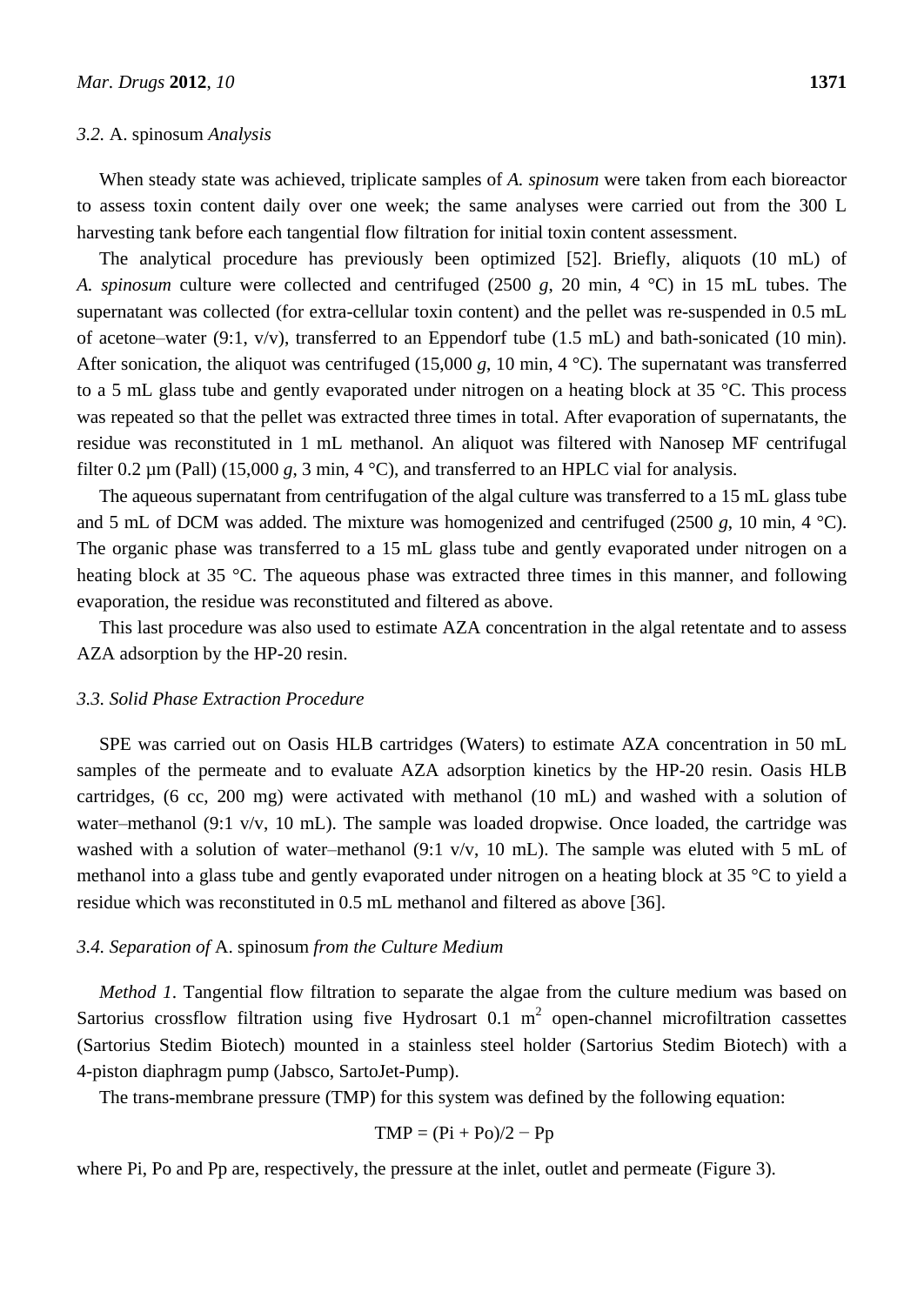

**Figure 3.** Schematic presentation of the tangential flow filtration for *A. spinosum* culture.

The pump was maintained at 70% of its capacity during filtration  $(8-11 \text{ L min}^{-1})$  depending on the pressure applied), and TMP was regularly adjusted to 0.3 bar as recommended by the manufacturer using pressure valves (Po and Pp). Thus, 200 L of *A. spinosum* culture was filtered to give less than 1 L of algal concentrate (retentate) and almost 200 L of permeate (Figure 3).

*Method 2*. Continuous centrifugation (Clara 20, Alfa Laval) was applied to separate the algae from the culture medium (70 L h<sup>-1</sup>, 11,000 *g*, room temperature). 200 L of algal culture thus provided ~15 L of algal concentrate (retentate) and ~185 L of supernatant, from which AZAs were then extracted using methods 4 and 6 (see below).

# *3.5. Extraction of AZA1 and -2 from the Retentate and Permeate*

Two procedures were tested for toxin extraction from the retentate:

*Method* 3. The algal concentrate was centrifuged (3500  $g$ , 30 min, 4 °C) and collected as an algal paste. The analytical extraction procedure was scaled up [52], using three consecutive extractions of the algal paste with 5 mL of organic solvent per gram of algal paste. The combined extracts were evaporated using a rotary evaporator (Büchi Rotavapor R-200), weighed, and the residue was reconstituted in 5 mL methanol for analysis.

*Method 4*. The algal concentrate was sonicated (pulse mode, 20 min in ice, Bioblock Scientific, Vibra-cell 75115), 25 g of activated Diaion HP-20 polymeric resin was added, and gently agitated with the algal concentrate for 24 h (the optimum contact time as determined below) on a laboratory shaker (IKA Labortechnik, KS125 basic). The resin was recovered on 100 µm phytoplankton mesh, then washed with 1 L of Milli-Q water (Millipore, Integral 3 system), and placed in a glass column  $(3 \times 60$  cm) with a glass frit at the bottom. The toxin was eluted with three volumes of acetone (50 mL) at 1 mL min<sup>-1</sup>. Subsequently, the extract was evaporated and reconstituted as above.

Two procedures were tested for extraction of AZAs from the permeate:

*Method 5*. Eight SPATT bags (solid phase adsorption toxin tracking) [53,55,56] each containing ~3 g of activated Diaion HP-20 resin were added to the permeate and gently agitated with a submerged pump over 72 h (72 h was the optimum, with 1, 15, 24 and 72 h having been tested). The SPATT bags were then recovered, opened, and the resin was washed and extracted as in method 4.

*Method* 6. A submerged pump (20 L min<sup>-1</sup>) was placed in the permeate and used to circulate the permeate through a column containing 25 g of activated Diaion HP-20 resin for 72 h. The resin was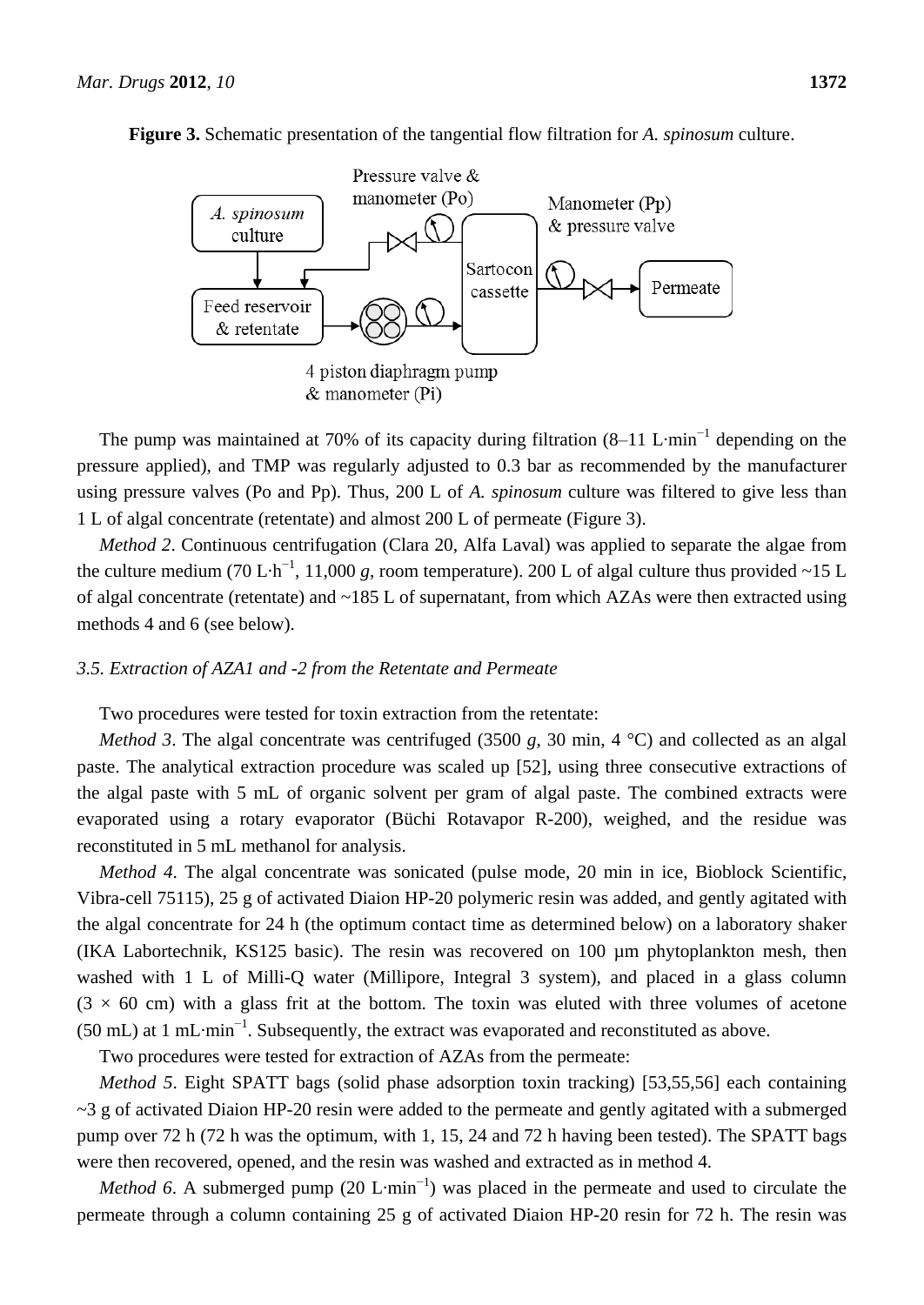then washed and extracted as above. This procedure was an adaptation of Rundberget *et al.* [37] developed for large scale extraction of microalgal biotoxins *in situ*.

Extraction procedures involving Diaion HP-20 polymeric resin were optimized in the present study to determine the best extraction yield. Four experiments were carried out. Acetone was chosen as eluent to reduce the risk of formation of methylated AZAs [52].

Procedures for the extraction of AZAs with HP-20 were optimized:

- The minimum amount of HP-20 resin required for efficient extraction was evaluated (in triplicate). Resin (1, 2.5, or 5 g) was placed in sonicated retentate (100 mL) for 24 h, recovered, packed in a glass column, and eluted with acetone  $(3 \times 3$  times the volume of the HP-20 resin), to give final volumes of 9, 22.5, and 45 mL, respectively.
- The effect of contact time (2, 6, 24 and 72 h) between the sonicated retentate (100 mL) and the HP-20 resin (2.5 g) was tested in triplicate.
- The volume of solvent required for elution was determined in triplicate experiments where 5 g batches of HP-20 resin were placed in sonicated retentate (100 mL) for 24 h, recovered, packed in a glass column, and eluted using different volumes of acetone ((a)  $3 \times 5$  mL; (b)  $3 \times 10$  mL; (c)  $3 \times 25$  mL).
- Using the optimized procedures (2.5 g of resin, 24 h contact), adsorption efficiency was assessed by comparing the initial and final amounts of toxin in the sonicated retentate. The following elution procedures were then tested and the overall AZA recoveries determined (Table 3): (a) desorption using three successive soaks of acetone  $(3 \times 7.5 \text{ mL})$  for 5 min; and (b) for 2 h [53]; (c) elution from a glass column  $(1 \text{ mL min}^{-1})$  using three successive additions of acetone  $(3 \times 7.5 \text{ mL})$  [55].

# *3.6. LC-MS/MS Analysis at Ifremer, Nantes*

The samples were analyzed by LC-MS/MS using an Agilent 1100 model coupled to a triple quadrupole mass spectrometer (API 2000, SCIEX, Applied Biosystems) for quantification of azaspiracids. Chromatography was performed with a Hypersil BDS C8 column (50  $\times$  2 mm, 3 µm, Thermo scientific), with isocratic elution at 250  $\mu$ L min<sup>-1</sup> for 10 min. The mobile phase was 100% water and acetonitrile–water (95:5), both containing 2 mM ammonium formate and 50 mM formic acid. The injection volume was 5  $\mu$ L and the column and sample temperatures were 20 and 5 °C, respectively.

The declustering potential was 116 V, the entrance potential 10 V, the cell exit potentials 12 and 16 V, and the collision cell was 41 and 69 V for fragmentation 1 and 2, respectively. The electrospray ionisation interface (ESI) was operated using the following parameters: curtain gas: 30 psi; temperature: 450 °C; gas 1, 50 psi; gas 2, 50 psi; CAD gas, medium; ion spray voltage, 5500 V.

Azaspiracids were quantified against certified AZA1 standards obtained from the National Research Council Canada (NRCC). The two most intense product ions were selected with the following transitions: AZA1 *m/z* 842.5→824.5 and 842.5→672.4, and AZA2 *m/z* 856.5→838.5 and 856.5→672.4.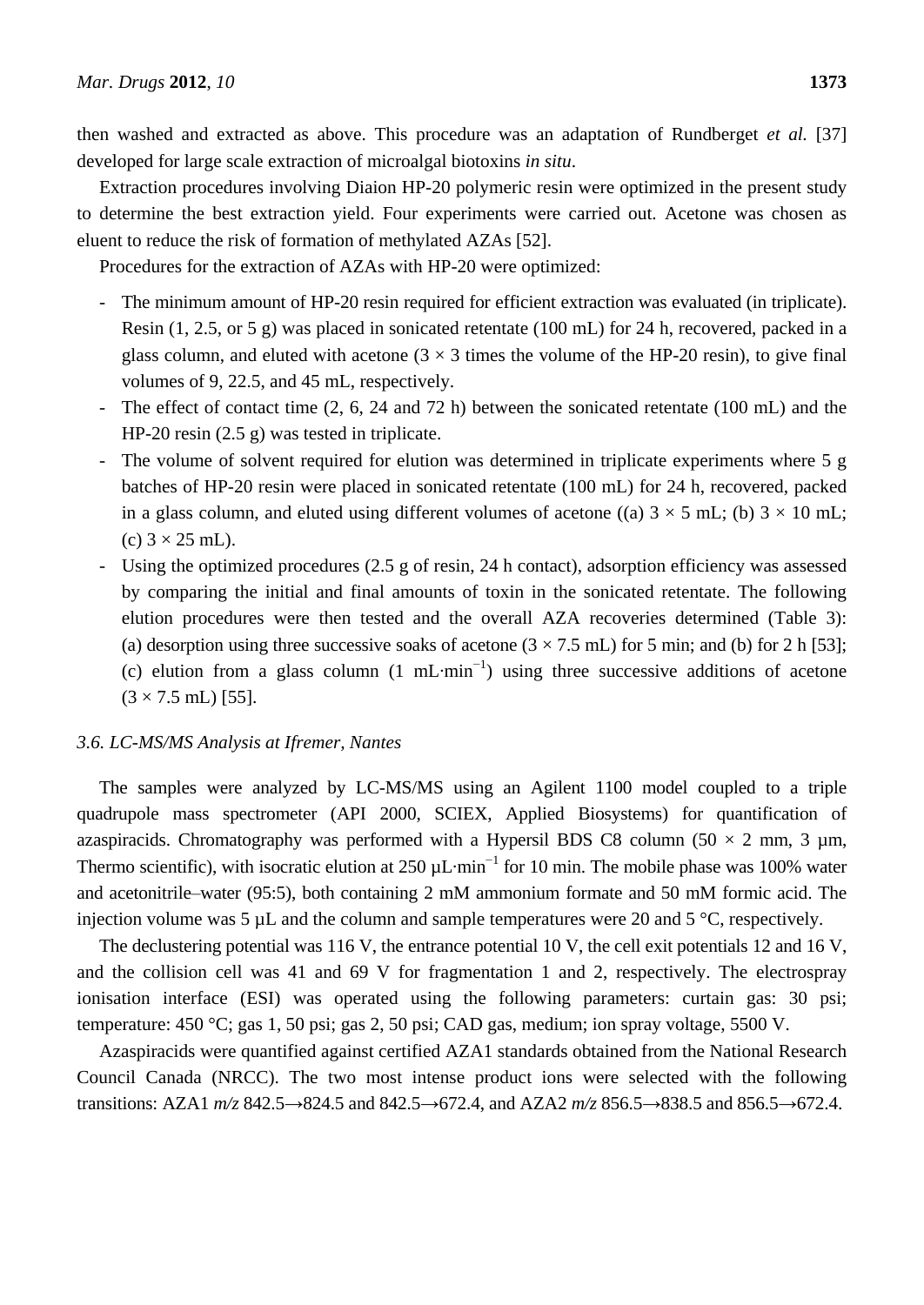## *3.7. Analysis at the Marine Institute, Rinville and at NRCC, Halifax*

#### 3.7.1. LC-MS/MS Analysis

Two LC-MS/MS systems were used in positive ion mode, both of which were equipped with a z-spray ESI source.

*Method A*. Recoveries were determined by quantitative analysis of fractions on a Waters 2695 LC coupled to a Micromass triple-stage quadrupole (TSQ) Ultima operated in multiple reaction monitoring (MRM) mode, with the following transitions: AZA1 *m/z* 842.5→824.5 and 842.5→672.4, AZA2 856.5 $\rightarrow$ 838.5 and 856.5 $\rightarrow$ 672.4. The cone voltage was 60 V and the collision voltage was 40 V, the cone and desolvation gas flows were set at 100 and 800 L/h, respectively, and the source temperature was 150  $\mathcal{C}$ .

Binary gradient elution was used, with phase A consisting of water and phase B of 95% acetonitrile in water (both containing 2 mM ammonium formate and 50 mM formic acid) in a minor modification to the method of Quilliam *et al*. [60]. Chromatography was performed with a Hypersil BDS C8 column  $(50 \times 2.1 \text{ mm}, 3 \text{ \mu m}, \text{ with a } 10 \times 2.1 \text{ mm} \text{ guard column of the same stationary phase})$  (Thermo Scientific). The gradient was from 30% B, to 90% B over 8 min at 0.25 mL min<sup>-1</sup>, held for 5 min, then held at 100% B at 0.4 mL min<sup>-1</sup> for 5 min, and returned to the initial conditions and held for 4 min to equilibrate the system. The injection volume was 5  $\mu$ L and the column and sample temperatures were 25  $\mathcal{C}$  and 6  $\mathcal{C}$ , respectively.

*Method B*. Purity was initially assessed on a Micromass time-of-flight (QTof) Ultima coupled to a Waters 2795 LC by running MS scans (*m*/*z* 100–1000) using the same chromatographic conditions as method A. Identification of other AZA analogues was also determined by performing product ion scans, where the precursor ions were selected and then fragmented, for all the known AZA analogues (Table 1).

*Method C*. Qualitative analysis of fractions for AZAs was performed by flow injection analysis-MS/MS using a Micromass QTof Ultima coupled to a Waters 2795 LC. Samples (2 µL) were injected, using the 2795 autosampler, directly (no column) into the mass spectrometer monitoring for the precursor ions.

*Method D*. A concentrated sample (~500 µg mL<sup>-1</sup>) was injected (1 µL) onto the semi preparative system (Shimadzu 10AVp) with photodiode array (PDA) detection (210 nm) using a Cosmosil C18 column (5 µm,  $250 \times 4.6$  mm) eluted with acetonitrile–water (1:1, plus 2 mM ammonium acetate) at 1 mL min<sup>-1</sup>. The column temperature was 30 °C.

*Method E*. An additional method employed to detect any strongly retained compounds (e.g., phthalates) used an analytical LC system (Shimadzu LC 10AVp) with PDA detection at 210 nm. The sample collected after the SPE step was injected (5  $\mu$ L) onto a Vydac C18 column (10  $\mu$ m, 250  $\times$  4.6 mm, Grace) and eluted with methanol–water (9:1) at 1 mL min<sup>-1</sup>, with the column temperature at 30 °C.

## 3.7.2. NMR Spectroscopy

Purity was assessed by  ${}^{1}H$  NMR using a Bruker DRX-500 spectrometer. Chemical shifts were referenced to internal CHD<sub>2</sub>OH (3.31 ppm).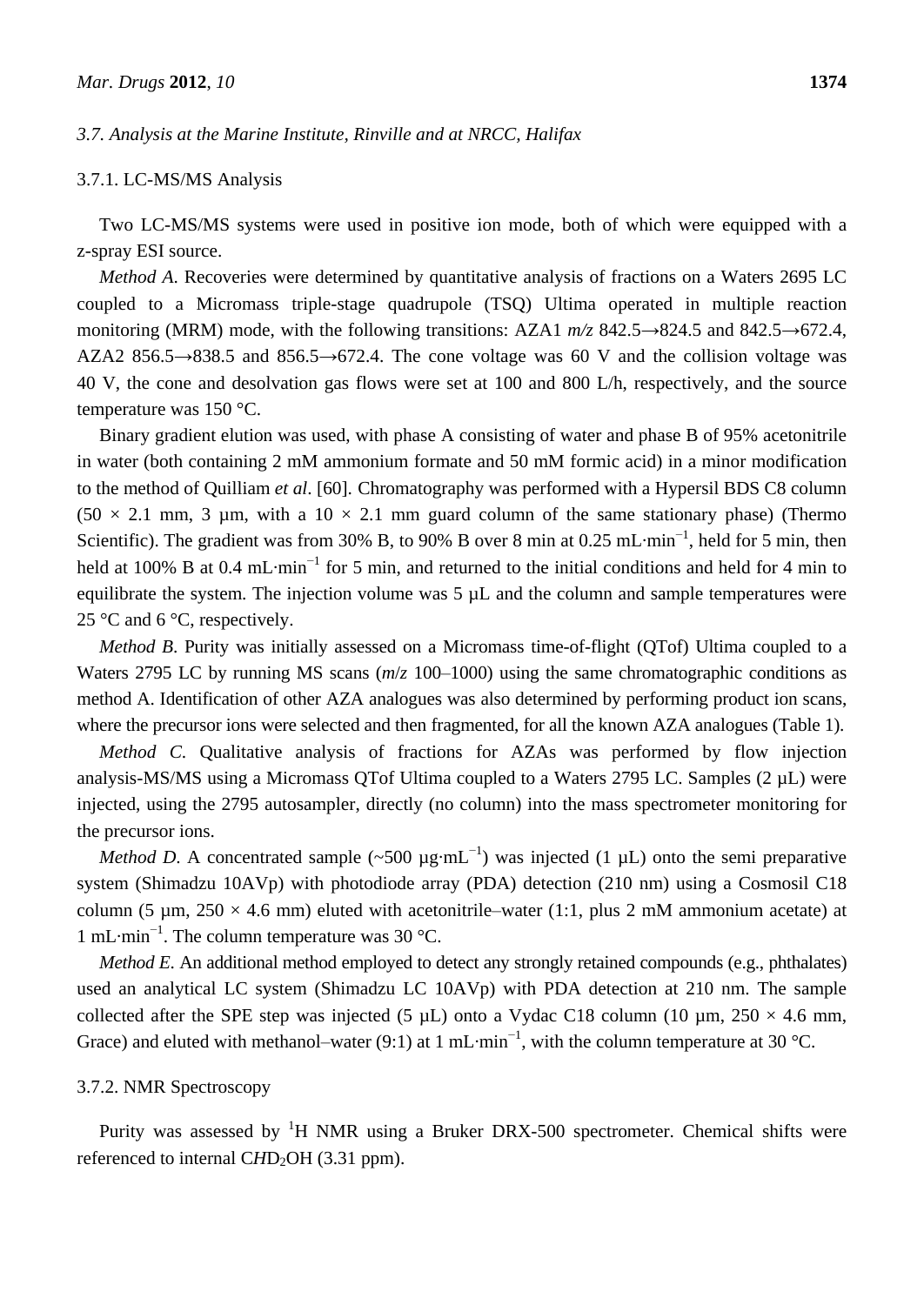## *3.8. AZA1 and -2 Isolation from* A. spinosum *HP-20 Extract*

HP-20 resin extracts from 1200 L of culture were combined, evaporated *in vacuo*, and partitioned between ethyl acetate (150 mL) and aqueous NaCl (1 M, 50 mL). The ethyl acetate fraction was evaporated to dryness *in vacuo* and the residue dissolved in ethyl acetate (20 mL), and ~2 g of silica gel was added. The sample was then carefully evaporated to dryness *in vacuo*, mixed to a fine powder and loaded onto a silica gel (6 g) column (6  $\times$  4 cm). Vacuum-assisted elution was performed successively with hexane, ethyl acetate, ethyl acetate–methanol  $(9:1, 7:3,$  and 1:1), and methanol (30 mL of each, all containing 0.1% acetic acid except for hexane). The 7:3 ethyl acetate–methanol fraction, which FIA-MS/MS (Method C) showed to contain the AZAs, was evaporated *in vacuo*, and the sample in acetonitrile–water (6:4, plus 0.1% triethylamine) was loaded onto a column packed with Phenyl-Hexyl (19.9  $\times$  2 cm). The sample was eluted with acetonitrile–water (7:13, plus 0.1% triethylamine) at 4 mL min<sup>-1</sup>, and 5-mL fractions were collected. Appropriate fractions were combined (AZA1, fractions 15–18, and AZA2, fractions 19–25) based on FIA-MS/MS analysis.

Final purification of AZA1 and -2 was achieved by semi-preparative HPLC (Agilent 1200) with photodiode array (PDA) detection (210 nm) using a Luna C8 (5  $\mu$ m, 250  $\times$  10 mm, Phenomenex) column eluted with acetonitrile–water (1:1, plus 2 mM ammonium acetate) at 4 mL/min. The column temperature was 30 °C. Purified AZAs were recovered by evaporation to ~20% acetonitrile, loading on to SPE cartridges (Oasis HLB, 200 mg), washing with methanol–water (1:9, 10 mL) to remove the buffer, and eluting with methanol–water (4:6, 6:4, 8:2, 10:0, 20 mL each) with >95% of the AZAs eluting in the 8:2 fraction.

Purified samples were tested for phthalates (Method E) which, if present, were removed by partitioning the sample between methanol–water (4:1, 20 mL) and 20 mL of hexane. Removal of solvent by evaporation *in vacuo* afforded purified AZA1 (9.3 mg) and AZA2 (2.2 mg) as white solids.

The scheme of the isolation procedure of AZAs is presented in the ESM.

## *3.9. Reagents*

Ifremer: acetone, acetonitrile (ACN) and dichlromethane (DCM) were obtained as HPLC grade solvents from JT Baker. Milli-Q water for the HPLC mobile phase was supplied by a Milli-Q integral 3 system (Millipore). Formic acid (Puriss quality), ammonium formate (Purity for MS) and Diaion HP-20 polymeric resin were from Sigma-Aldrich (Steinheim, Germany).

Marine Institute: all solvents (pestican grade) were purchased from Labscan (Dublin, Ireland). Sodium chloride (>99%), triethylamine (99%), ammonium acetate (>97%), ammonium formate (reagent grade), formic acid (>98%), and silica gel (10–40 µm, type H) were purchased from Sigma-Aldrich (Steinheim, Germany). Luna Phenyl-Hexyl (15 µm) was from Phenomenex (Cheshire, UK), and methanol- $d_3$  (CD<sub>3</sub>OH, 99.5%) was from Cambridge Isotope Laboratories (MA, USA).

AZA1 and -2 certified reference materials (CRMs) were obtained from the NRC, Certified Reference Material Program (Halifax, NS, Canada).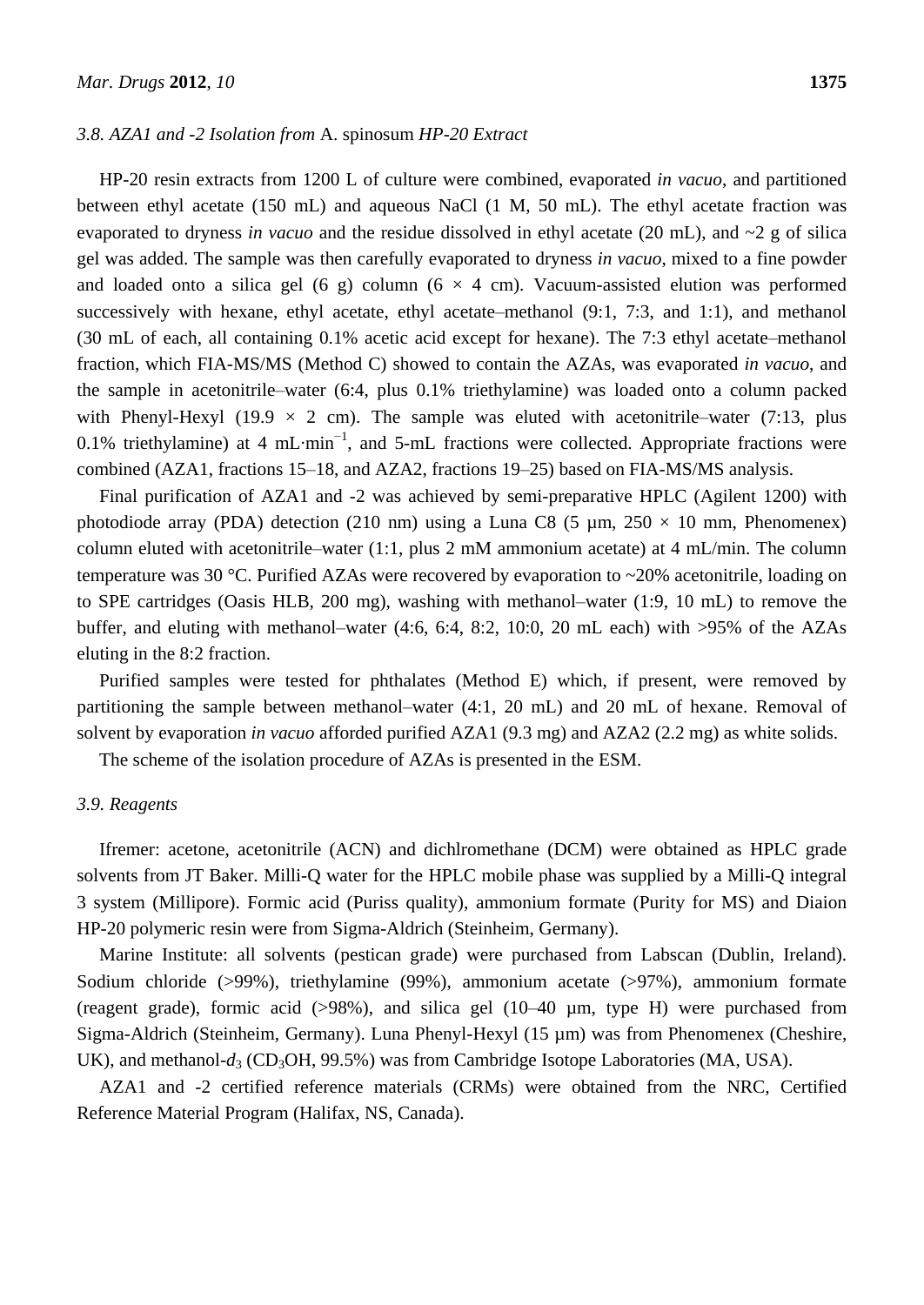#### *3.10. Statistical Analysis*

Data were expressed as mean  $\pm$  standard deviation (SD). Statistical analyses were multi-factor ANOVA were differences were considered significant at *p* < 0.05. Statistical analyses were carried out using Statgraphics Centurion XV.I (StatPoint Technologies, Inc.). Before each ANOVA analysis, normality and equality of variance were tested. ANOVA was followed by multiple comparison (Fischer least significant differences) procedures to discriminate differences between values within each factor.

## **4. Conclusions**

This study presents the first data on *A. spinosum* production in pilot scale photobioreactors. It demonstrates the ability of this small and fragile dinoflagellate to grow in this type of reactor. The effect of growth rate on AZA cell quota and toxin production outline the secondary metabolite character of AZAs. A dilution rate of 0.25 day<sup>-1</sup> was found to yield the highest volume-specific toxin production per day. The system of two bioreactors coupled in series at higher dilution rate allowed for an AZA production rate of 475 µg day<sup>-1</sup> (19 µg day<sup>-1</sup> L<sup>-1</sup>). Under these conditions we obtained ~3 mg of AZAs in crude extracts over 12 days (8 days of culture, 1 day of filtration and 3 days of extractions). Further work is under way on the influence of environmental and nutritional parameters other than dilution rate on *A. spinosum* growth and toxin production.

The production of large volumes of *A. spinosum* necessitated the development of rapid procedures to concentrate and harvest algal cells for optimal toxin recover. Both continuous centrifugation and tangential flow filtration have been successfully applied in this study to concentrate *A. spinosum* culture. A simple and efficient procedure of extraction allowed for retrieval of toxins from both the retentate and the permeate to provide a crude *A. spinosum* extract rich in AZA and low in interfering matrix components.

Thanks to the high concentration of AZAs relative to the matrix in the extract, purification of AZA1 and -2 could be simplified to a 4-step procedure with recoveries of 75% and 70% for AZA1 and -2, respectively, a 1.5 fold increase when compared with isolation of AZAs from shellfish. In this study, 6 successive culture lots (1200 L harvested in total) enabled the recovery of 9.3 mg of purified AZA1 and 2.2 mg of purified AZA2.

Future production of AZAs using *A. spinosum* could use bioreactors at this scale, or at an even larger scale. Still, one limitation of the presently developed approach is the fact that only AZA1 and -2 may be produced using *A. spinosum*, yet a number of other analogues are also relevant to official control [9]. As a consequence of another recent study [61], which suggests some self-limitation of mussels exposed to live *A. spinosum*, our current work investigates the use of crude extracts of *A. spinosum* for the exposure of mussels with a view to producing shellfish metabolites of AZA1 and -2. Such studies are aimed at more efficient production of shellfish metabolites but may also contribute to the understanding of the uptake from the dissolved phase and metabolism of AZAs by mussels.

More generally, this work showed that even though *A. spinosum* and many other dinoflagellates are known to have slow growth rates and low maximum cell concentrations compared to many other micro-algae used in shellfish aquaculture, their culture in photobioreactors is a viable biotechnological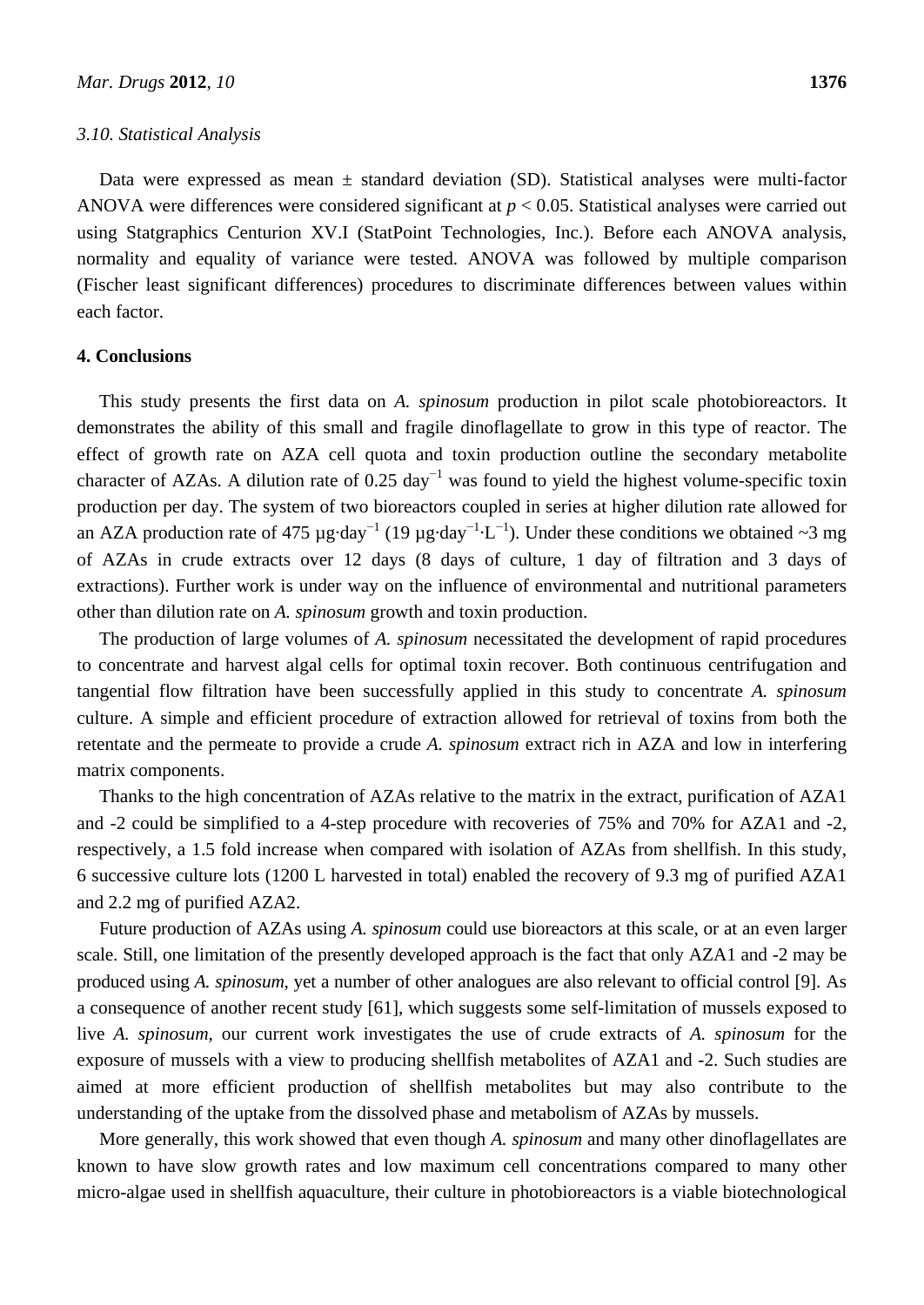approach to the production of toxins with applications in research and operational food safety surveillance programs. Furthermore, metabolite production in chemostat bioreactors is stable and predictable, and has the possibility to influence secondary metabolite production by using different culture conditions.

## **Acknowledgments**

The ASTOX2 project (PBA/AF/08/001(01) was carried out under the *Sea Change* strategy with the support of the Marine Institute and the Marine Research Sub-Programme of the National Development Plan 2007–2013, co-financed under the European Regional Development Fund and supported in part by a Marie Curie International Incoming Fellowship within the seventh European Community Framework Programme (FP7/2007–2013) under grant agreement no. 221117.

Further funding was obtained through Ifremer from the French Ministry of Education, Research and Technology through Programme 187 of the National Finance Law. The authors would like to thank all the members of the laboratory PHYC and Gaël Bougaran from the laboratory PBA at the Atlantic Centre of Ifremer as well as Sheila Crain from the NRCC for their help and technical advice during this study.

# **References**

- 1. McMahon, T.; Silke, J. West coast of Ireland winter toxicity of unknown aetiology in mussels. *Harmful Algae News* **1996**, *14*, 2.
- 2. Satake, M.; Ofuji, K.; Naoki, H.; James, K.J.; Furey, A.; McMahon, T.; Silke, J.; Yasumoto, T. Azaspiracid, a new marine toxin having unique spiro ring assemblies, isolated from Irish mussels, *Mytilus edulis*. *J. Am. Chem. Soc.* **1998**, *120*, 9967–9968.
- 3. Nicolaou, K.C.; Koftis, T.V.; Vyskocil, S.; Petrovic, G.; Tang, W.J.; Frederick, M.O.; Chen, D.Y.K.; Li, Y.W.; Ling, T.T.; Yamada, Y.M.A. Total synthesis and structural elucidation of azaspiracid-1. Final assignment and total synthesis of the correct structure of azaspiracid-1. *J. Am. Chem. Soc.* **2006**, *128*, 2859–2872.
- 4. Ofuji, K.; Satake, M.; McMahon, T.; Silke, J.; James, K.J.; Naoki, H.; Oshima, Y.; Yasumoto, T. Two analogs of azaspiracid isolated from mussels, *Mytilus edulis*, involved in human intoxication in Ireland. *Nat. Toxins* **1999**, *7*, 99–102.
- 5. Ofuji, K.; Satake, M.; McMahon, T.; James, K.J.; Naoki, H.; Oshima, Y.; Yasumoto, T. Structures of azaspiracid analogs, azaspiracid-4 and azaspiracid-5, causative toxins of azaspiracid poisoning in Europe. *Biosci. Biotechnol. Biochem.* **2001**, *65*, 740–742.
- 6. Diaz Sierra, M.; Furey, A.; Hamilton, B.; Lehane, M.; James, K.J. Elucidation of the fragmentation pathways of azaspiracids, using electrospray ionisation, hydrogen/deuterium exchange, and multiple-stage mass spectrometry. *J. Mass Spectrom.* **2003**, *38*, 1178–1186.
- 7. James, K.J.; Sierra, M.D.; Lehane, M.; Magdalena, A.B.; Furey, A. Detection of five new hydroxyl analogues of azaspiracids in shellfish using multiple tandem mass spectrometry. *Toxicon* **2003**, *41*, 277–283.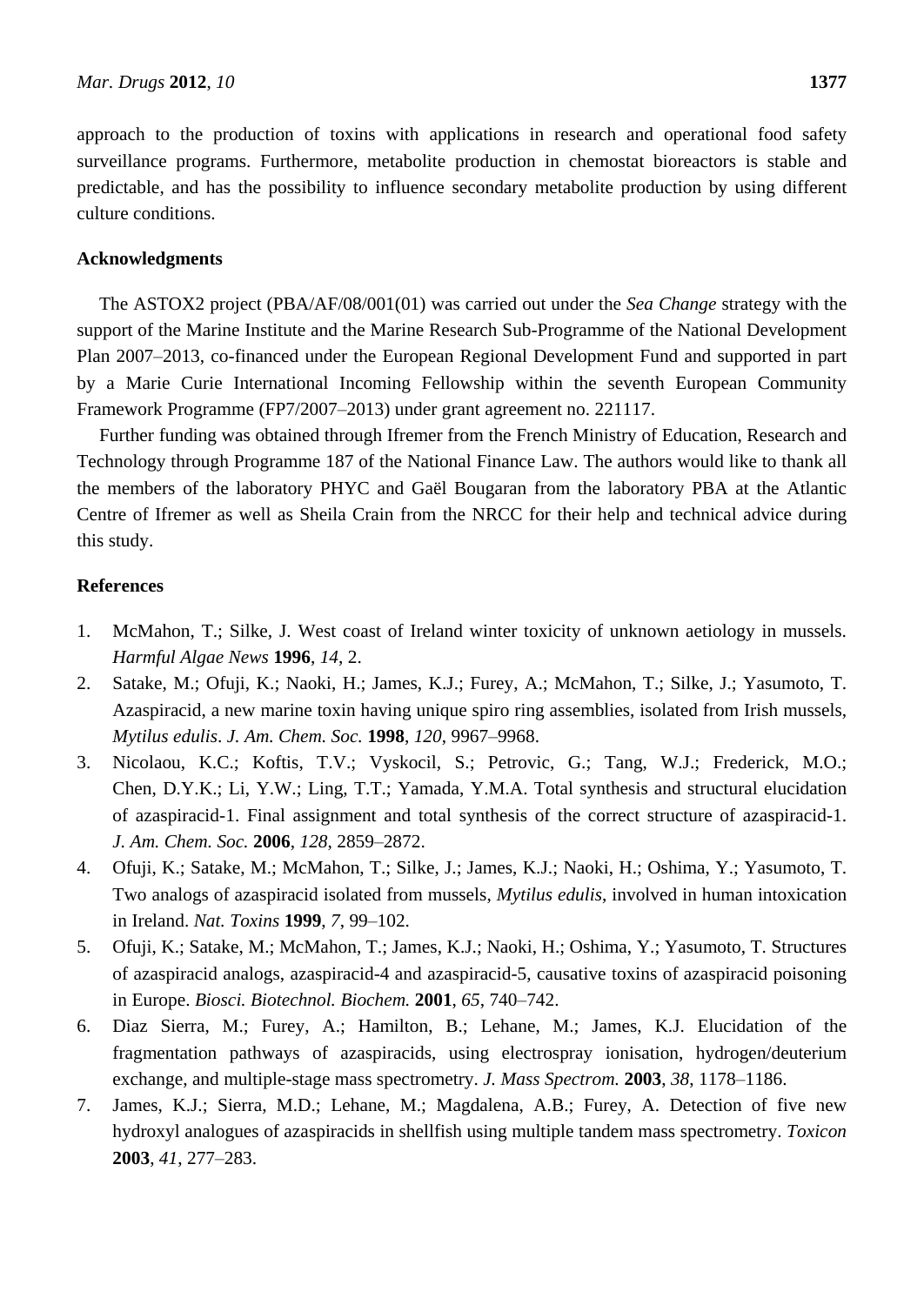- 8. Rehmann, N.; Hess, P.; Quilliam, M.A. Discovery of new analogs of the marine biotoxin azaspiracid in blue mussels (*Mytilus edulis*) by ultra-performance liquid chromatography/tandem mass spectrometry. *Rapid Commun. Mass Spectrom.* **2008**, *22*, 549–558.
- 9. McCarron, P.; Kilcoyne, J.; Miles, C.O.; Hess, P. Formation of azaspiracids-3, -4, -6, and -9 via decarboxylation of carboxyazaspiracid metabolites from shellfish. *J. Agric. Food. Chem.* **2009**, *57*, 160–169.
- 10. Krock, B.; Tillmann, U.; John, U.; Cembella, A. LC-MS-MS aboard ship: tandem mass spectrometry in the search for phycotoxins and novel toxigenic plankton from the North Sea. *Anal. Bioanal. Chem.* **2008**, *392*, 797–803.
- 11. Krock, B.; Tillmann, U.; John, U.; Cembella, A.D. Characterization of azaspiracids in plankton size-fractions and isolation of an azaspiracid-producing dinoflagellate from the North Sea. *Harmful Algae* **2009**, *8*, 254–263.
- 12. Tillmann, U.; Elbrachter, M.; Krock, B.; John, U.; Cembella, A. *Azadinium spinosum* gen. et sp. nov. (Dinophyceae) identified as a primary producer of azaspiracid toxins. *Eur. J. Phycol.* **2009**, *44*, 63–79.
- 13. Salas, R.; Tillmann, U.; John, U.; Kilcoyne, J.; Burson, A.; Cantwell, C.; Hess, P.; Jauffrais, T.; Silke, J. The role of *Azadinium spinosum* (Dinophyceae) in the production of azaspiracid shellfish poisoning in mussels. *Harmful Algae* **2011**, *10*, 774–783.
- 14. Hernandez-Becerril, D.U.; Escobae-Morales, S.; Morreno-Gutiérez, S.P.; Baron-Campis, S.A. Two new Records of Potentially toxic Phytoplankton Species from the Mexican Pacific. In *Abstract Book of the 14th International Conference Harmful Algae*; Hellenic Centre for Marine Research: Hersonissos, Greece, 2010; p. 137.
- 15. Akselman, R.; Negri, R.M. *Azadinium spinosum* Elbrächter et Tillmann (Dinophyceae) is Present and also caused Blooms at the Southwestern Atlantic. In *Abstract Book of the 14th International Conference Harmful Algae*; Hellenic Centre for Marine Research: Hersonissos, Greece, 2010; p. 132.
- 16. Potvin, E.; Jeong, H.J.; Kang, N.S.; Tillmann, U.; Krock, B. First report of the photosynthetic dinoflagellate genus *Azadinium* in the Pacific Ocean: Morphology and molecular characterization of *Azadinium* cf. *poporum*. *J. Eukaryot. Microbiol.* **2012**, *59*, 145–156.
- 17. Amzil, Z.; Sibat, M.; Royer, F.; Savar, V. First report on azaspiracid and yessotoxin groups detection in French shellfish. *Toxicon* **2008**, *52*, 39–48.
- 18. Vale, P.; Bire, R.; Hess, P. Confirmation by LC-MS/MS of azaspiracids in shellfish from the Portuguese north-western coast. *Toxicon* **2008**, *51*, 1449–1456.
- 19. Taleb, H.; Vale, P.; Amanhir, R.; Benhadouch, A.; Sagou, R.; Chafik, A. First detection of azaspiracids in mussels in north west Africa. *J. Shellfish Res.* **2006**, *25*, 1067–1070.
- 20. James, K.J.; Furey, A.; Lehane, M.; Ramstad, H.; Aune, T.; Hovgaard, P.; Morris, S.; Higman, W.; Satake, M.; Yasumoto, T. First evidence of an extensive northern European distribution of azaspiracid poisoning (AZP) toxins in shellfish. *Toxicon* **2002**, *40*, 909–915.
- 21. Ueoka, R.; Ito, A.; Izumikawa, M.; Maeda, S.; Takagi, M.; Shin-Ya, K.; Yoshida, M.; van Soest, R.W.M.; Matsunaga, S. Isolation of azaspiracid-2 from a marine sponge *Echinoclathria* sp. as a potent cytotoxin. *Toxicon* **2009**, *53*, 680–684.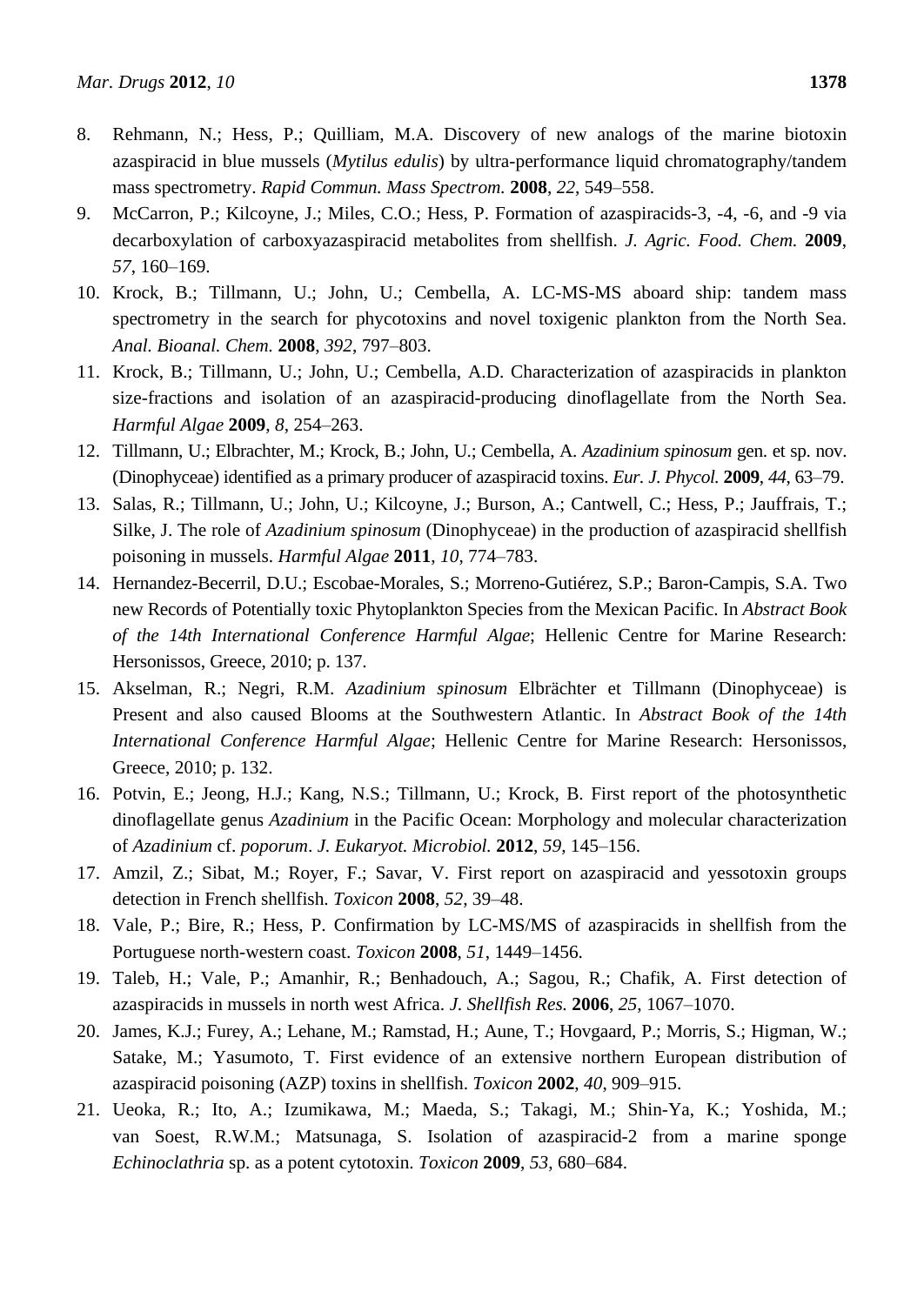- 22. Alvarez, G.; Uribe, E.; Avalos, P.; Marino, C.; Blanco, J. First identification of azaspiracid and spirolides in *Mesodesma donacium* and *Mulinia edulis* from Northern Chile. *Toxicon* **2010**, *55*, 638–641.
- 23. Twiner, M.J.; Rehmann, N.; Hess, P.; Doucette, G.J. Azaspiracid shellfish poisoning: A review on the chemistry, ecology, and toxicology with an emphasis on human health impacts. *Mar. Drugs* **2008**, *6*, 39–72.
- 24. Tillmann, U.; Elbrachter, M.; John, U.; Krock, B.; Cembella, A. *Azadinium obesum* (Dinophyceae), a new nontoxic species in the genus that can produce azaspiracid toxins. *Phycologia* **2010**, *49*, 169–182.
- 25. Tillmann, U.; Elbrachter, M.; John, U.; Krock, B. A new non-toxic species in the dinoflagellate genus *Azadinium*: *A. poporum* sp. nov. *Eur. J. Phycol.* **2011**, *46*, 74–87.
- 26. Krock, B.; Tillmann, U.; Voß, D.; Koch, B.P.; Salas, R.; Witt, M.; Potvin, É.; Jeong, H.J. New azaspiracids in Amphidomataceae (Dinophyceae). *Toxicon* **2012**, doi:10.1016/j.toxicon.2012.05.007.
- 27. Miles, C.O.; Wilkins, A.L.; Hawkes, A.D.; Jensen, D.J.; Cooney, J.M.; Larsen, K.; Petersen, D.; Rise, F.; Beuzenberg, V.; MacKenzie, A.L. Isolation and identification of a *cis*-C-8-diol-ester of okadaic acid from *Dinophysis acuta* in New Zealand. *Toxicon* **2006**, *48*, 195–203.
- 28. Abraham, A.; Plakas, S.M.; Wang, Z.H.; Jester, E.L.E.; El Said, K.R.; Granade, H.R.; Henry, M.S.; Blum, P.C.; Pierce, R.H.; Dickey, R.W. Characterization of polar brevetoxin derivatives isolated from *Karenia brevis* cultures and natural blooms. *Toxicon* **2006**, *48*, 104–115.
- 29. Laycock, M.V.; Thibault, P.; Ayer, S.W.; Walter, J.A. Isolation and purification procedures for the preparation of paralytic shellfish poisoning toxin standards. *Nat. Toxins* **1994**, *2*, 175–183.
- 30. Loader, J.I.; Hawkes, A.D.; Beuzenberg, V.; Jensen, D.J.; Cooney, J.M.; Wilkins, A.L.; Fitzgerald, J.M.; Briggs, L.R.; Miles, C.O. Convenient large-scale purification of yessotoxin from *Protoceratium reticulatum* culture and isolation of a novel furanoyessotoxin. *J. Agric. Food. Chem.* **2007**, *55*, 11093–11100.
- 31. Torigoe, K.; Murata, M.; Yasumoto, T.; Iwashita, T. Prorocentrolide, a toxic nitrogeneous macrocycle from a marine dinoflagellate. *Prorocentrum lima*. *J. Am. Chem. Soc.* **1988**, *110*, 7876–7877.
- 32. Miles, C.O.; Wilkins, A.L.; Stirling, D.J.; MacKenzie, A.L. Gymnodimine C, an isomer of gymnodimine B, from *Karenia selliformis*. *J. Agric. Food. Chem.* **2003**, *51*, 4838–4840.
- 33. Selwood, A.I.; Miles, C.O.; Wilkins, A.L.; van Ginkel, R.; Munday, R.; Rise, F.; McNabb, P. Isolation, structural determination and acute toxicity of pinnatoxins E, F and G. *J. Agric. Food. Chem.* **2010**, *58*, 6532–6542.
- 34. Miles, C.O.; Wilkins, A.L.; Munday, R.; Dines, M.H.; Hawkes, A.D.; Briggs, L.R.; Sandvik, M.; Jensen, D.J.; Cooney, J.M.; Holland, P.T.; *et al*. Isolation of pectenotoxin-2 from *Dinophysis acuta* and its conversion to pectenotoxin-2 seco acid, and preliminary assessment of their acute toxicities. *Toxicon* **2004**, *43*, 1–9.
- 35. Perez, R.A.; Rehmann, N.; Crain, S.; LeBlanc, P.; Craft, C.; MacKinnon, S.; Reeves, K.; Burton, I.W.; Walter, J.A.; Hess, P.; *et al*. The preparation of certified calibration solutions for azaspiracid-1,-2, and-3, potent marine biotoxins found in shellfish. *Anal. Bioanal. Chem.* **2010**, *398*, 2243–2252.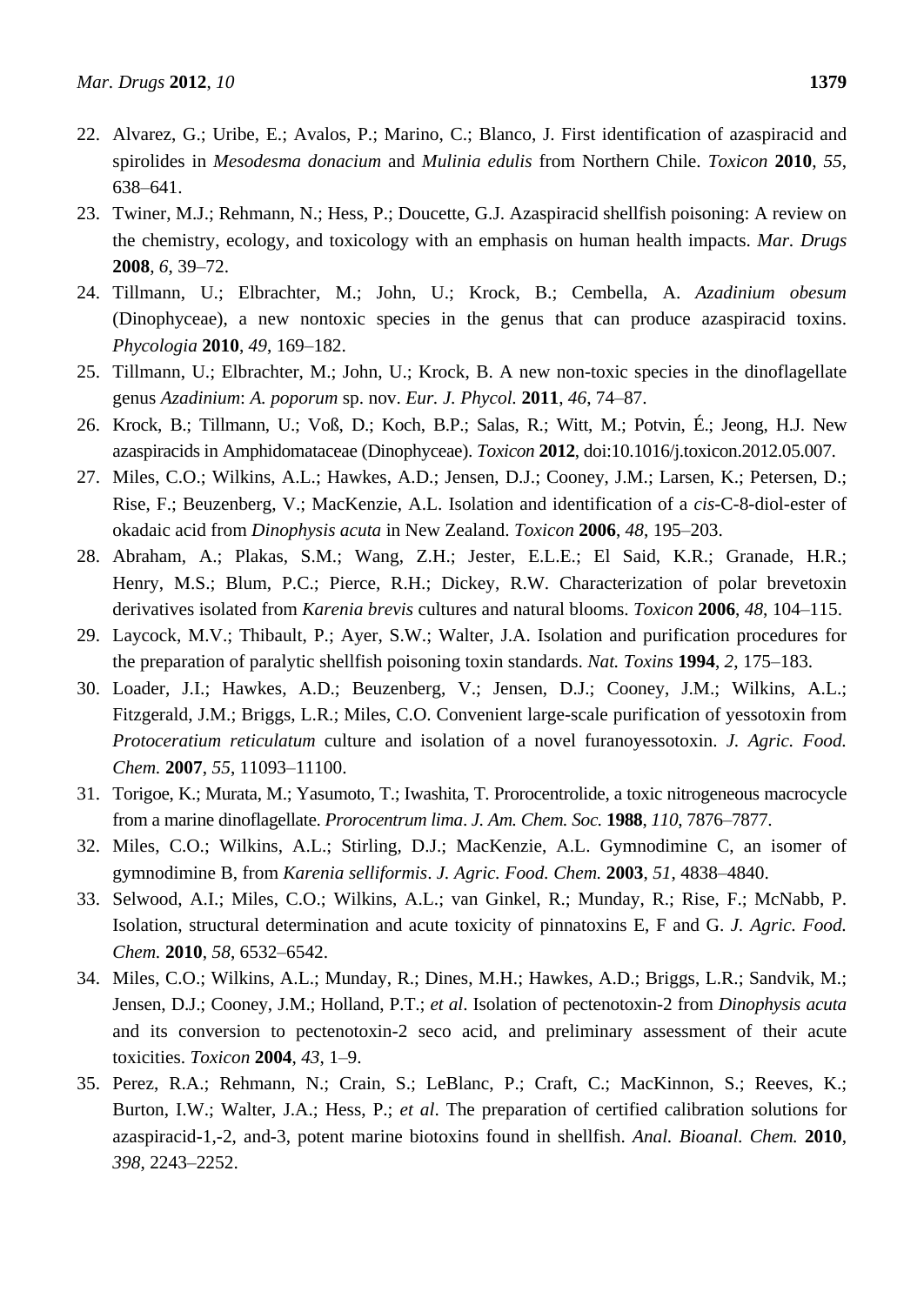- 36. Kilcoyne, J.; Keogh, A.; Clancy, G.; Leblanc, P.; Burton, I.; Quilliam, M.A.; Hess, P.; Miles, C.O. Improved isolation procedure for azaspiracids from shellfish, structural elucidation of azaspiracid-6, and stability studies. *J. Agric. Food. Chem.* **2012**, *60*, 2447–2455.
- 37. Rundberget, T.; Sandvik, M.; Larsen, K.; Pizarro, G.M.; Reguera, B.; Castberg, T.; Gustad, E.; Loader, J.I.; Rise, F.; Wilkins, A.L.; Miles, C.O. Extraction of microalgal toxins by large-scale pumping of seawater in Spain and Norway, and isolation of okadaic acid and dinophysistoxin-2. *Toxicon* **2007**, *50*, 960–970.
- 38. Hess, P.; McCarron, P.; Quilliam, M.A. Fit-for-purpose shellfish reference materials for internal and external quality control in the analysis of phycotoxins. *Anal. Bioanal. Chem.* **2007**, *387*, 2463–2474.
- 39. European Union. *Commission Regulation (EU) No 15/2011 of 10 January 2011 Amending Regulation (EC) No 2074/2005 as Regards Recognised Testing Methods for Detecting Marine Biotoxins in Live Bivalve Molluscs*; Off. J. Eur. Union L6, 11.1.2011; EU: Luxembourg, Luxembourg, 2011.
- 40. Séchet, V.; Berard, J.B.; Bohec, M.; Bougaran, G.; Carré, C.; Masselin, P.; Truquet, P. Growth and toxicity of *Alexandrium catanella* isolated from Thau Lagoon (France) Cultured in Stirred Tank Photobioreactors. In *Proceeding of the 4th International Conference on Molluscan Shellfish Safety*; Villalba, A., Reguera, B., Romalde, J.L., Beiras, R., Eds.; Intergovernmental Oceanographic Commision of UNESCO: Santiago de Compostella, Spain, 2003; pp. 135–144.
- 41. Séchet, V.; Berard, J.B.; Bohec, M.; Bougaran, G.; Carré, C.; Masselin, P.; Truquet, P. Continuous-Flow and batch Cultures of Toxic *Alexandrium catanella* and *A. minutum* in stirred Tank Bioreactors. In *Proceeding of the 10th International Conference on Harmful Algae*; Steidinger, K.A., Landsberg, J.H., Tomas, C.R., Vargo, G.A., Eds.; Florida Marine Research Institute, Florida Fish and Wildlife Conservation Commission, Florida Institute of Oceanography, Intergovernmental Oceanographic Commision of UNESCO: St. Pete Beach, FL, USA, 2004; pp. 399–401.
- 42. Gallardo Rodriguez, J.J.; Sanchez Miron, A.; Garcia Camacho, F.; Ceron Garcia, M.C.; Belarbi, E.H.; Chisti, Y.; Molina Grima, E. Causes of shear sensitivity of the toxic dinoflagellate *Protoceratium reticulatum*. *Biotechnol. Prog.* **2009**, *25*, 792–800.
- 43. Robinson, J.A. Polyketide synthase complexes: Their structure and function in antibiotic biosynthesis. *Philos. Trans. R. Soc. Lond. B Biol. Sci.* **1991**, *332*, 107–114.
- 44. Schembri, M.A.; Neilan, B.A.; Saint, C.P. Identification of genes implicated in toxin production in the cyanobacterium *Cylindrospermopsis raciborskii*. *Environ. Toxicol.* **2001**, *16*, 413–421.
- 45. Medhioub, W.; Sechet, V.; Truquet, P.; Bardouil, M.; Amzil, Z.; Lassus, P.; Soudant, P. *Alexandrium ostenfeldii* growth and spirolide production in batch culture and photobioreactor. *Harmful Algae* **2011**, *10*, 794–803.
- 46. Nagai, S.; Suzuki, T.; Nishikawa, T.; Kamiyama, T. Differences in the production and excretion kinetics of okadaic acid, dinophysistoxin-1, and pectenotoxin-2 between cultures of *Dinophysis acuminata* and *Dinophysis fortii* isolated from western Japan. *J. Phycol.* **2011**, *47*, 1326–1337.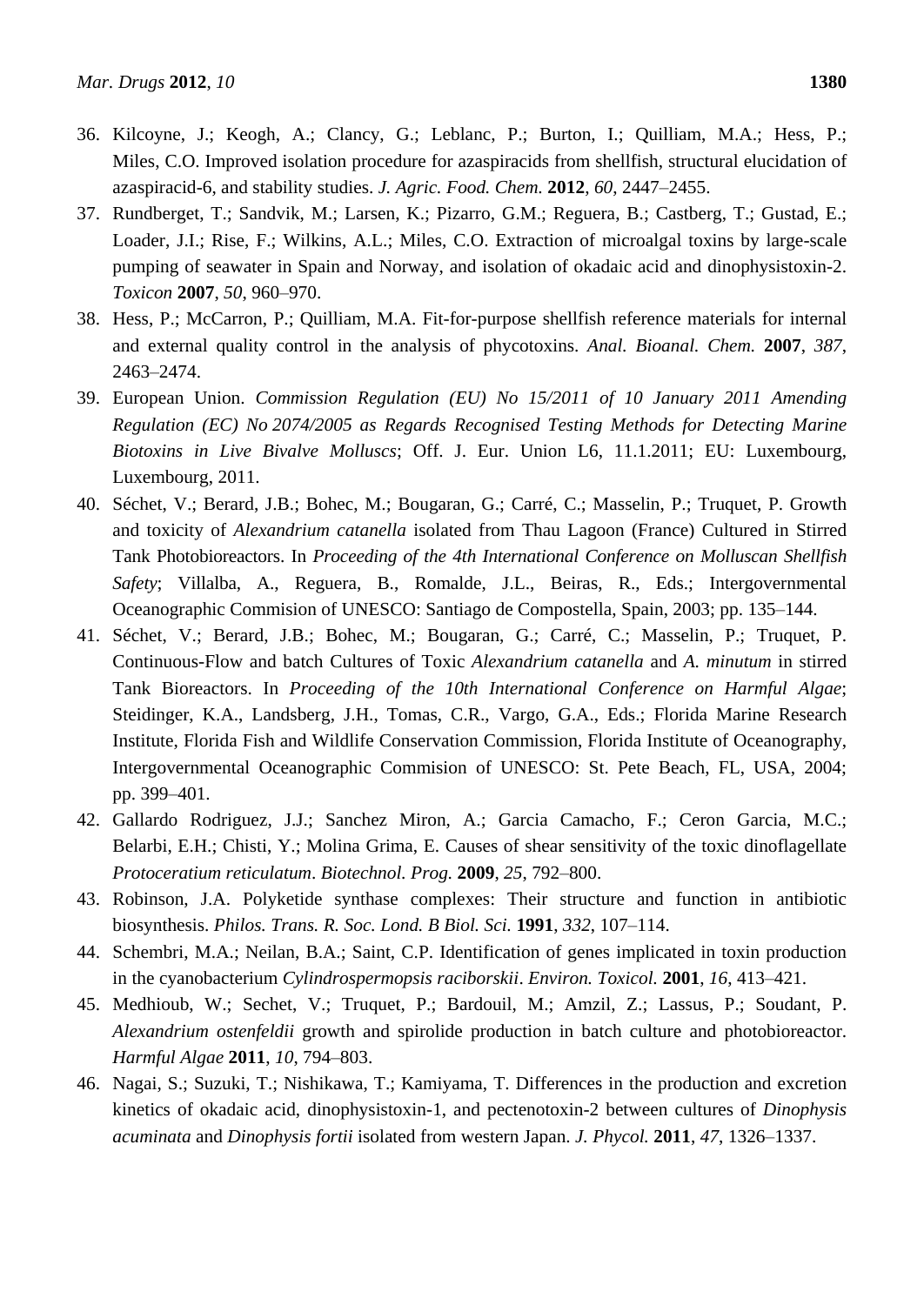- 47. Varkitzi, I.; Pagou, K.; Graneli, E.; Hatzianestis, I.; Pyrgaki, C.; Pavlidou, A.; Montesanto, B.; Economou-Amilli, A. Unbalanced N:P ratios and nutrient stress controlling growth and toxin production of the harmful dinoflagellate *Prorocentrum lima* (Ehrenberg) Dodge. *Harmful Algae* **2010**, *9*, 304–311.
- 48. Medhioub, A.; Medhioub, W.; Amzil, Z.; Sibat, M.; Bardouil, M.; Ben Neila, I.; Mezghani, S.; Hamza, A.; Lassus, P. Influence of environmental parameters on *Karenia selliformis* toxin content in culture. *Cah. Biol. Mar.* **2009**, *50*, 333–342.
- 49. Pizarro, G.; Paz, B.; Gonzalez-Gil, S.; Franco, J.M.; Reguera, B. Seasonal variability of lipophilic toxins during a *Dinophysis acuta* bloom in Western Iberia: Differences between picked cells and plankton concentrates. *Harmful Algae* **2009**, *8*, 926–937.
- 50. Parker, N.S.; Negri, A.P.; Frampton, D.M.F.; Rodolfi, L.; Tredici, M.R.; Blackburn, S.I. Growth of the toxic dinoflagellate *Alexandrium minutum* (Dinophyceae) using high biomass culture systems. *J. Appl. Phycol.* **2002**, *14*, 313–324.
- 51. Gallardo Rodriguez, J.J.; Sanchez Miron, A.; Garcia Camacho, F.; Ceron Garcia, M.C.; Belarbi, E.H.; Molina Grima, E. Culture of dinoflagellates in a fed-batch and continuous stirred-tank photobioreactors: Growth, oxidative stress and toxin production. *Process Biochem.* **2010**, *45*, 660–666.
- 52. Jauffrais, T.; Herrenknecht, C.; Séchet, V.; Sibat, M.; Tillmann, U.; Krock, B.; Kilcoyne, J.; Miles, C.O.; McCarron, P.; Amzil, Z.; *et al*. Quantitative analysis of azaspiracids in *Azadinium spinosum* cultures. *Anal. Bioanal. Chem.* **2012**, *403*, 833–846.
- 53. MacKenzie, L.; Beuzenberg, V.; Holland, P.; McNabb, P.; Selwood, A. Solid phase adsorption toxin tracking (SPATT): A new monitoring tool that simulates the biotoxin contamination of filter feeding bivalves. *Toxicon* **2004**, *44*, 901–918.
- 54. Fux, E. Development and evaluation of passive sampling and LC-MS based techniques for the detection and monitoring of lipophilic marine toxins in mesocosm and field studies. Ph.D. Thesis, Dublin Institute of Technology, Dublin, Ireland, 2008.
- 55. Fux, E.; Marcaillou, C.; Mondeguer, F.; Bire, R.; Hess, P. Field and mesocosm trials on passive sampling for the study of adsorption and desorption behaviour of lipophilic toxins with a focus on OA and DTX1. *Harmful Algae* **2008**, *7*, 574–583.
- 56. Fux, E.; Bire, R.; Hess, P. Comparative accumulation and composition of lipophilic marine biotoxins in passive samplers and in mussels (*M. edulis*) on the West Coast of Ireland. *Harmful Algae* **2009**, *8*, 523–537.
- 57. MacKenzie, L.A. *In situ* passive solid-phase adsorption of micro-algal biotoxins as a monitoring tool. *Curr. Opin. Biotechnol.* **2010**, *21*, 326–331.
- 58. Alfonso, C.; Rehmann, N.; Hess, P.; Alfonso, A.; Wandscheer, C.B.; Abuin, M.; Vale, C.; Otero, P.; Vieytes, M.R.; Botana, L.M. Evaluation of various pH and temperature conditions on the stability of azaspiracids and their importance in preparative isolation and toxicological studies. *Anal. Chem.* **2008**, *80*, 9672–9680.
- 59. Keller, M.D.; Selvin, R.C.; Claus, W.; Guillard, R.R.L. Media for the culture of oceanic ultraphytoplankton. *J. Phycol.* **1987**, *23*, 633–638.